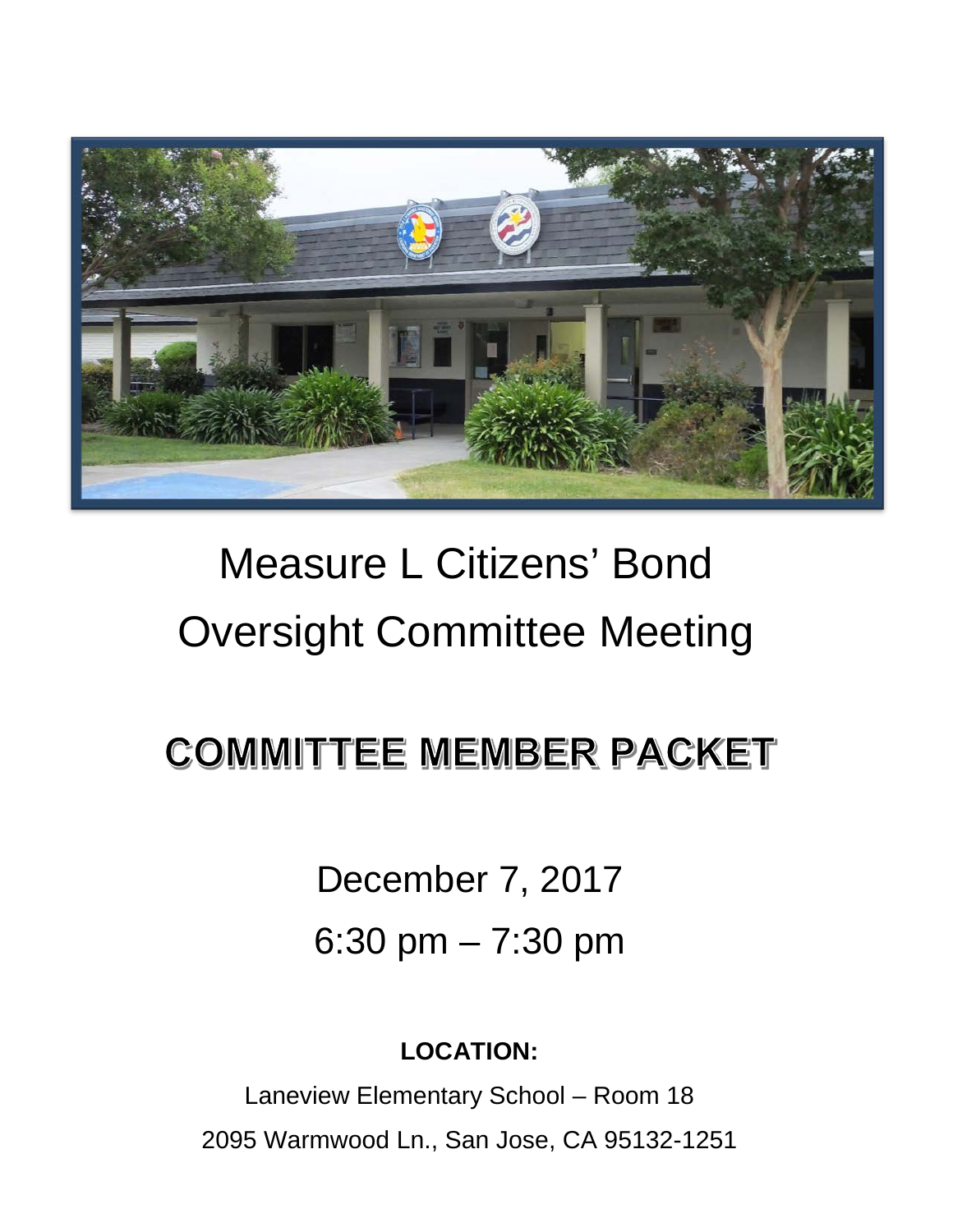Please add tab: AGENDA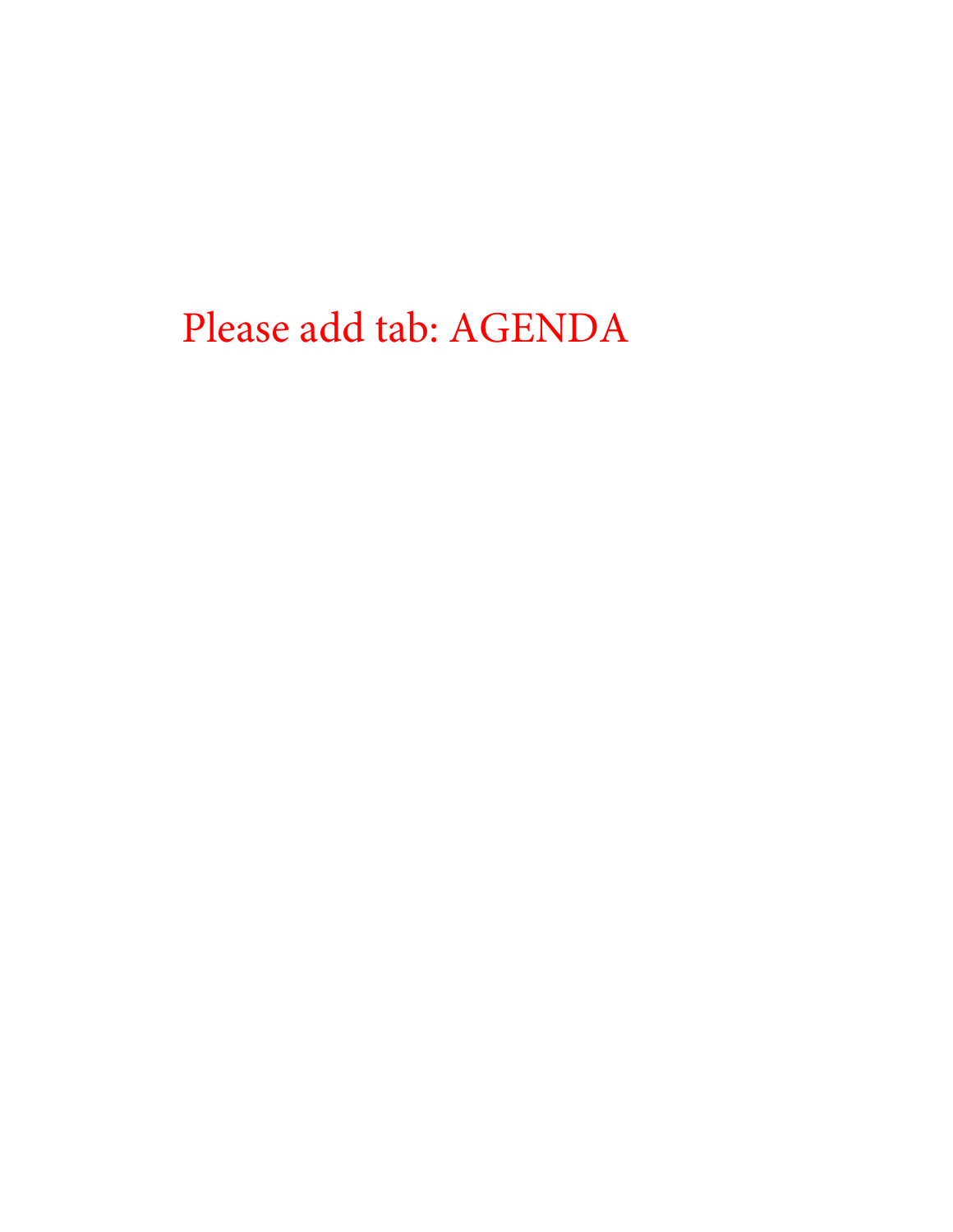#### **Measure L Citizens' Oversight Committee Meeting**

Berryessa Union School District December 7, 2017, Thursday@ 6:30 PM – 7:30 PM **Location:** Laneview Elementary School –Room 18 2095 Warmwood Ln, San Jose, CA 95132

#### **Agenda**

| 1- Call to order<br>a. Roll call<br>Marty Michaels - Chair<br>Amy Chen - Vice Chair<br>Adrienne O'Leary<br><b>Frank Cancilla</b><br><b>Susan Fowle</b> | Marty        |
|--------------------------------------------------------------------------------------------------------------------------------------------------------|--------------|
| b. Adoption of agenda                                                                                                                                  | Marty        |
| c. Approve CBOC September 5, 2017 meeting minutes                                                                                                      | Marty        |
| 2- Public comments                                                                                                                                     |              |
| 3- Reports                                                                                                                                             |              |
| a. Measure L project update<br>b. Measure L financial report                                                                                           | Tony<br>Tony |
| 4- Old business                                                                                                                                        |              |
| a. Committee membership update                                                                                                                         | Marty        |
| 5- New business<br>a. Future committee meeting dates<br>b. Other                                                                                       | Marty<br>All |
| 6- Adjournment                                                                                                                                         |              |

7- Tour Construction Project – Laneview FIS (optional)

#### **FUTURE MEETINGS**

March 14, 2018 June 20, 2018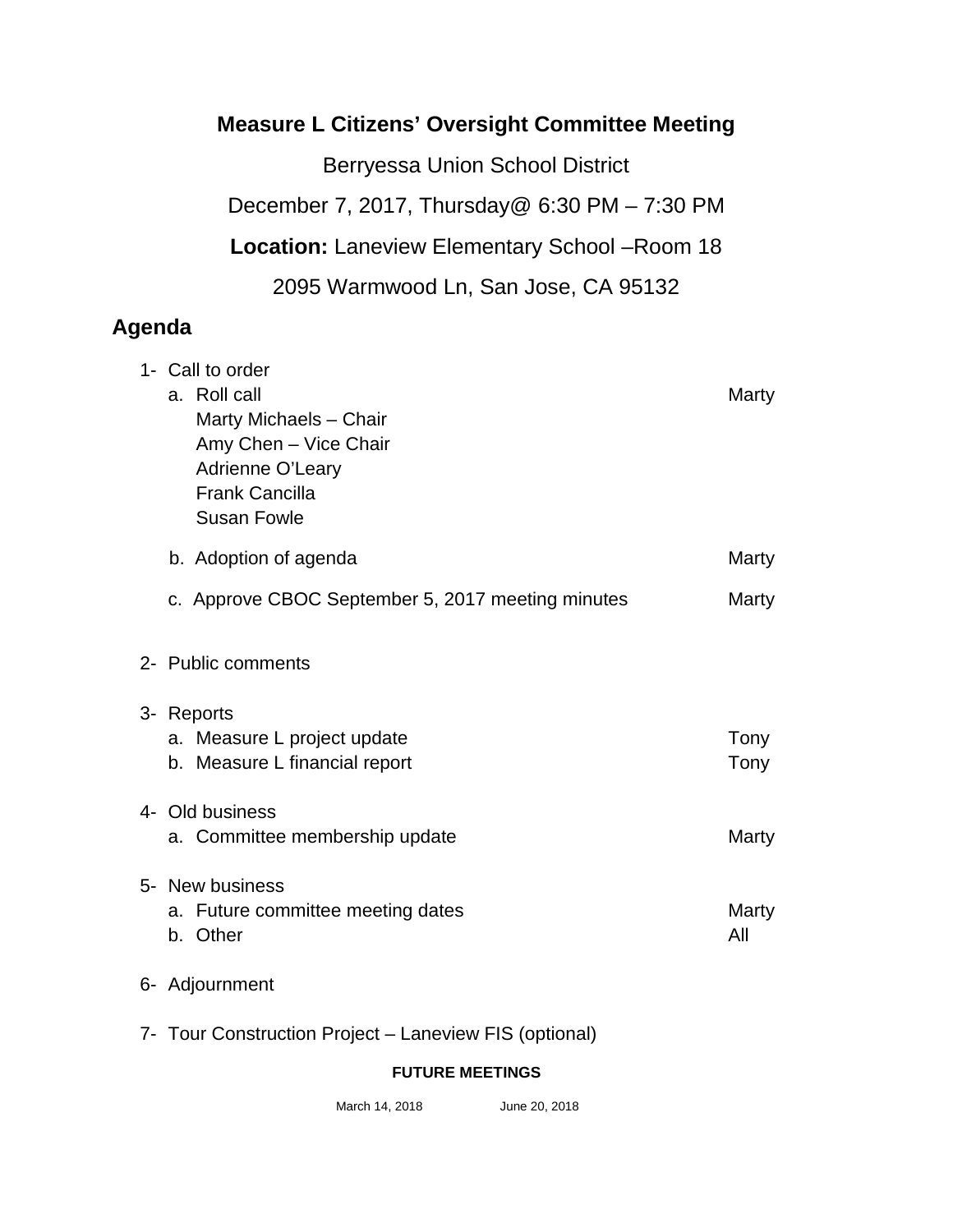Please add tab: MEETING MINUTES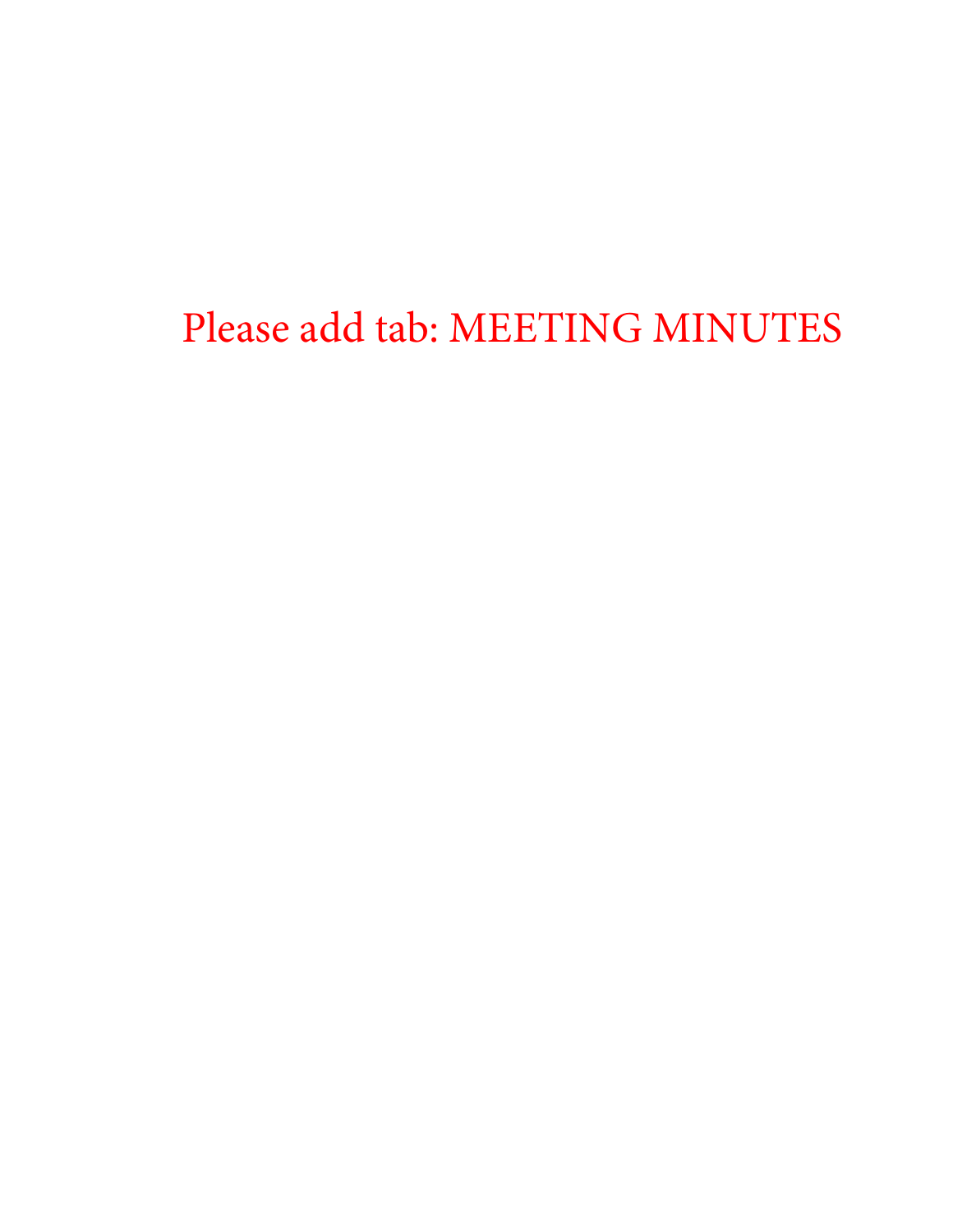UNADOPTED

#### **Berryessa Union School District 1376 Piedmont Road San Jose, CA 95132**

Measure L Citizens' Oversight Committee Meeting Sierramont Middle School FIS Room September 5, 2017 6:30 p.m. – 7:30 p.m.

#### **REGULAR MEETING MINUTES**

| <b>Members Present:</b>        | Marty Michaels, Chair<br>Amy Chen, Vice Chair<br>Adrienne O'Leary                                                                                                            |
|--------------------------------|------------------------------------------------------------------------------------------------------------------------------------------------------------------------------|
| <b>District Staff Present:</b> | Tony Kanastab, Director of Bond Facilities and<br>Modernization<br>Dr. Roxane Fuentes, Superintendent<br>Phuong Le, Deputy Superintendent<br>Pam Lee, Budget Bond Accountant |
| <b>Public Present:</b>         | None                                                                                                                                                                         |

#### **1. Call to Order**

#### **Minutes**

Mr. Marty Michaels called the meeting to order at 6:35 p.m.

a. Roll Call -

#### **Minutes**

All present except for Mr. Cancilla and Ms. Fowle

b. Adoption of Agenda

#### **Minutes**

Motion to approve by Ms. Chen,  $2<sup>nd</sup>$  by Ms. O'Leary.

c. Approval of the June 7, 2017 CBOC Meeting Minutes

#### **Minutes**

Motion to approve by Ms. Chen, 2<sup>nd</sup> by Ms. O'Leary.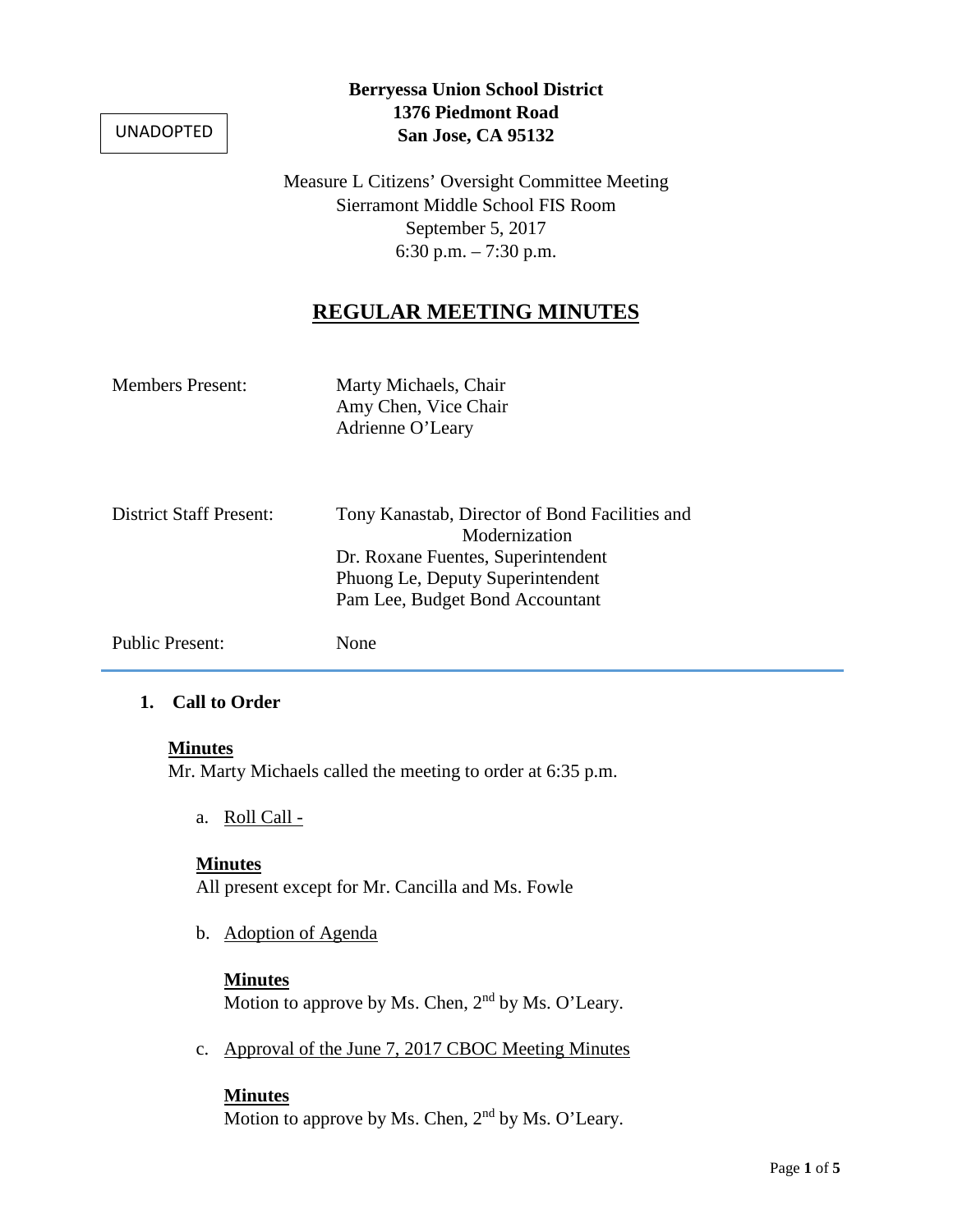#### **2. Public Comments**

#### **Minutes**

Ms. Chen asked if there are any changes regarding the accessibility of school facilities for public use. Ms. Le  $&$  Mr. Kanastab responded that there are no changes that they are aware of. They said that during the school hours the school's gates are locked for security purposes, but after school the front gate is usually open. Ms. Chen stated that Noble's gate is not accessible after school. Ms. Le said that they will double-check.

#### **3. Reports**

a. Measure L Project Update

#### **Minutes**

Mr. Kanastab reported on the status of the Measure  $L - 2016$ , as everyone followed the report.

- Phase II Modernization Vinci Park ES FIS Mr. Kanastab said that they received final comments from DSA and the schedule for start of construction is late November.
- FIS Furniture Mr. Kanastab said that the vendor met with the principals on site last August  $30<sup>th</sup>$ , and they are planning to order furniture in early November. Delivery time is mid-February.
- Central Kitchen Mr. Kanastab shared that Student Nutrition moved into the new office on July 26<sup>th</sup> and received final Health Department approval on August  $10<sup>th</sup>$ . He added that contractor is working on weekends to complete punch list items, which should be done by mid-October. Ms. Le added that A/C unit is also working.
- Laneview Modernization Projects Mr. Kanastab stated that exterior & interior painting, flooring, new reception desk, stage curtains, wall mural, Audio Visual (A/V) equipment are complete. He added that glazing is scheduled to be completed by September  $30<sup>th</sup>$ , since contractors are only working during weekends.
- Majestic Way Modernization Projects Mr. Kanastab said that interior painting, flooring, stage curtains, wall mural, and A/V equipment are complete. He stated that glazing is scheduled to be completed by October 8th.
- Ruskin Modernization Mr. Kanastab said that interior painting, flooring, stage curtains, wall mural, and A/V equipment are also complete for Ruskin. Glazing is also scheduled to be completed by September 30<sup>th</sup>.
- Piedmont Modernization Project Mr. Kanastab stated that interior painting is completed. He added that exterior painting is scheduled to be done by August 4<sup>th</sup>. Flooring, sports for the MP and Mini gym, stage curtain are complete. He also said that glazing will be completed by September  $30<sup>th</sup>$ .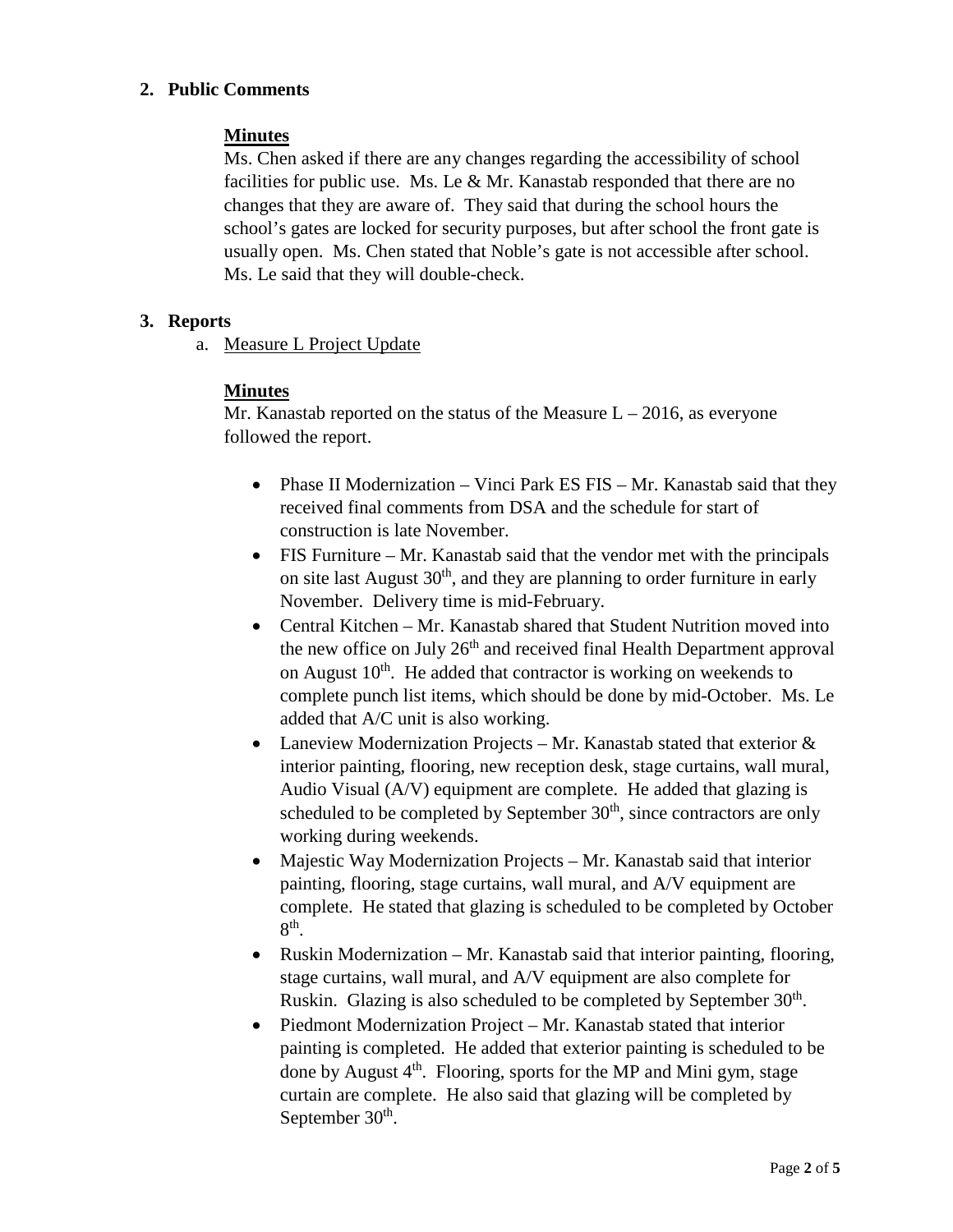Mr. Kanastab presented to the committee several new pictures of different school sites. Ms. Chen asked if the FIS space is being used a lot. Mr. Kanastab stated that he hopes that it is. He said that the teachers can sign up to use the space at the site office. In addition, he also mentioned how teachers at Ruskin ES approached him regarding the Multi-Purpose Room (MPR) and stated that everything looks very nice compared to what it was before. Mr. Michaels' asked if Mr. Kanastab would have preferred to have done the same standard design for the FIS for all the school sites. Mr. Kanastab answered that each school was given the opportunity to have input into the design to give them a sense of ownership of the space. He also added that each site has different space and layout, so it is different in every situation.

Mr. Kanastab also showed several exterior and interior pictures of the New Central Kitchen building and stated how it is comparison to the old kitchen that was located to Toyon.

Mr. Kanastab continued the presentation for Measure L – Phase 3 Projects:

- Moving was completed.
- Pavement Rehabilitation at Brooktree, Majestic Way, and Cherrywood are completed and on time.
- Furniture Classroom He stated that installation was completed August  $11<sup>th</sup>$  and are currently working on punch list items.
- Pavement Rehabilitation Piedmont Middle School: He stated that design to be completed by the end of the month and is anticipated to submit to City and DSA for review in mid-October. Bidding is scheduled in early February, and construction is scheduled to start in June 2018.

Mr. Kanastab continued – Measure L – Phase 3 Projects:

- Laneview FIS Project & Majestic Way FIS Project Bids September  $19<sup>th</sup>$ , starts late October, and scheduled to be completed in February 2018. Ms. Chen asked what a punch list is. Mr. Kanastab answered that these are minor problems or issues that need to be fix by the contractors before they get their final payment.
- FIS Furniture He stated that vendor has met with principals on site on August 30<sup>th</sup>, and furniture order is scheduled in November. Delivery in mid-February.

Mr. Kanastab also presented: Measure L – Phase 4 Projects:

• Ruskin Elementary School FIS, Piedmont Middle School FIS, Brooktree Elementary School FIS, Cherrywood Elementary School FIS, Toyon Elementary School, & Morrill Middle School – He said that meetings with site staff to review design are in early September and are scheduled to submit to DSA in late September. Toyon & Cherrywood are scheduled to be submitted to DSA mid-October. Ms. Le asked Mr. Kanastab if there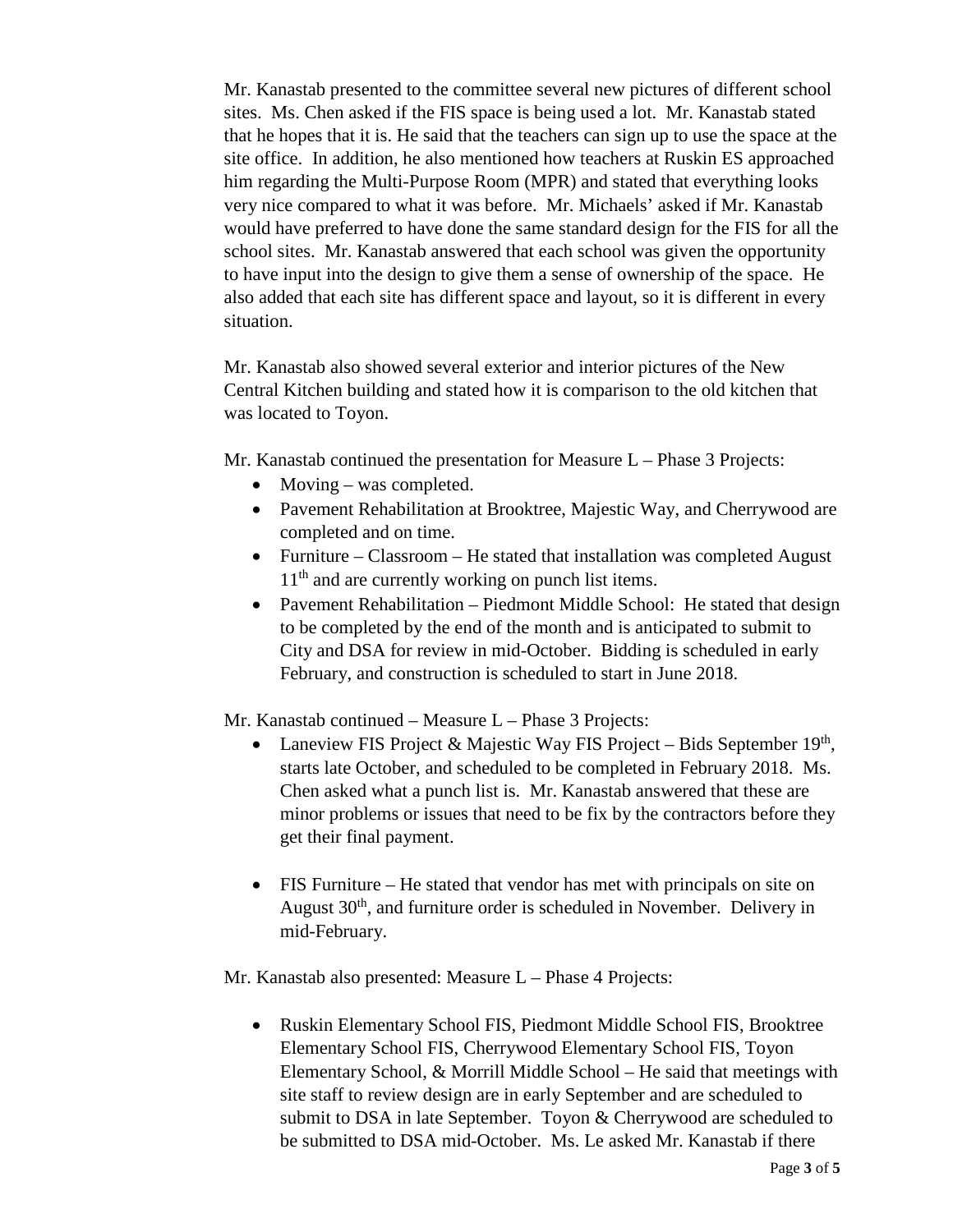would be any concerns or problems, since next summer there are more projects to complete over the summer. Mr. Kanastab answered that the number of projects shouldn't create more problem; he stated that problems are based on how good the contractors are. Mr. Kanastab said that we have prequalification, and the projects are usually easy like painting/flooring. Nevertheless, he added that FIS projects are more complicated and he said that there's always a chance that problem will arise. He also mentioned that we learned from previous projects. For instance, he added that they do glazing as a separate packet to alleviate any problems. He said that they are also trying to finish/complete smaller project over the school year, so there would be less work during summer.

Mr. Kanastab also presented the Measure L – Program Schedule. Mr. Michaels' asked if there are any risk associated. Mr. Kanastab replied that DSA (time frame) is always a gamble, which is why they try to bid as early as they can.

Ms. Chen asked "are we totally done?" Mr. Kanastab replied that Noble, Northwood, Summerdale, and Sierramont are about 99.9% done, but there are still little things that we want to do. Examples – Northwood, he stated that they wanted to put two sinks in the FIS. Ms. O'Leary asked if we need more budget, and Mr. Kanastab said that we're okay.

#### b. Measure L 2016-17 2nd Quarter Financial Report

#### **Minutes**

Ms. Le presented to the committee the financial report. She showed the Multi-Year Summary Report that shows that we started with 62 million and have spent \$26, 3282,693 as of the end of 2016-2017. Mr. Michael's asked how much we will spend knowing what we know now. Ms. Le replied that we'll spend about 77 million. She stated that there is a bond contingency to support "wish-list" or unplanned projects, such as the flooring in Morrill. She and Mr. Kanastab stated that due to drought the flooring has dropped and needs to be fixed. Mr. Kanastab also added that we also still have projects to bid and prices/costs are going up. Mr. Michaels also inquired about the savings regarding the Energy Conservation. Ms. Le answered that PG&E takes at least 1 year to see an accurate savings. She also added that there is a lot of factors in calculating savings. She said that Opterra is requesting for at least a year to analyze and prepare the report, which will also be presented to the Board. Ms. Chen also asked how much the district will save. Ms. Le said about \$400,000 per year. Ms. O' Leary inquired what happens to the money that is saved (received). Ms. Le replied that it goes to the General Fund.

Ms. Le continued to present the  $4<sup>th</sup>$  Quarter Bond report to the committee, which shows expenses by hard costs, soft costs, other project costs, program cost, and cost contingency. Mr. Michaels asked what happens after Measure L is complete.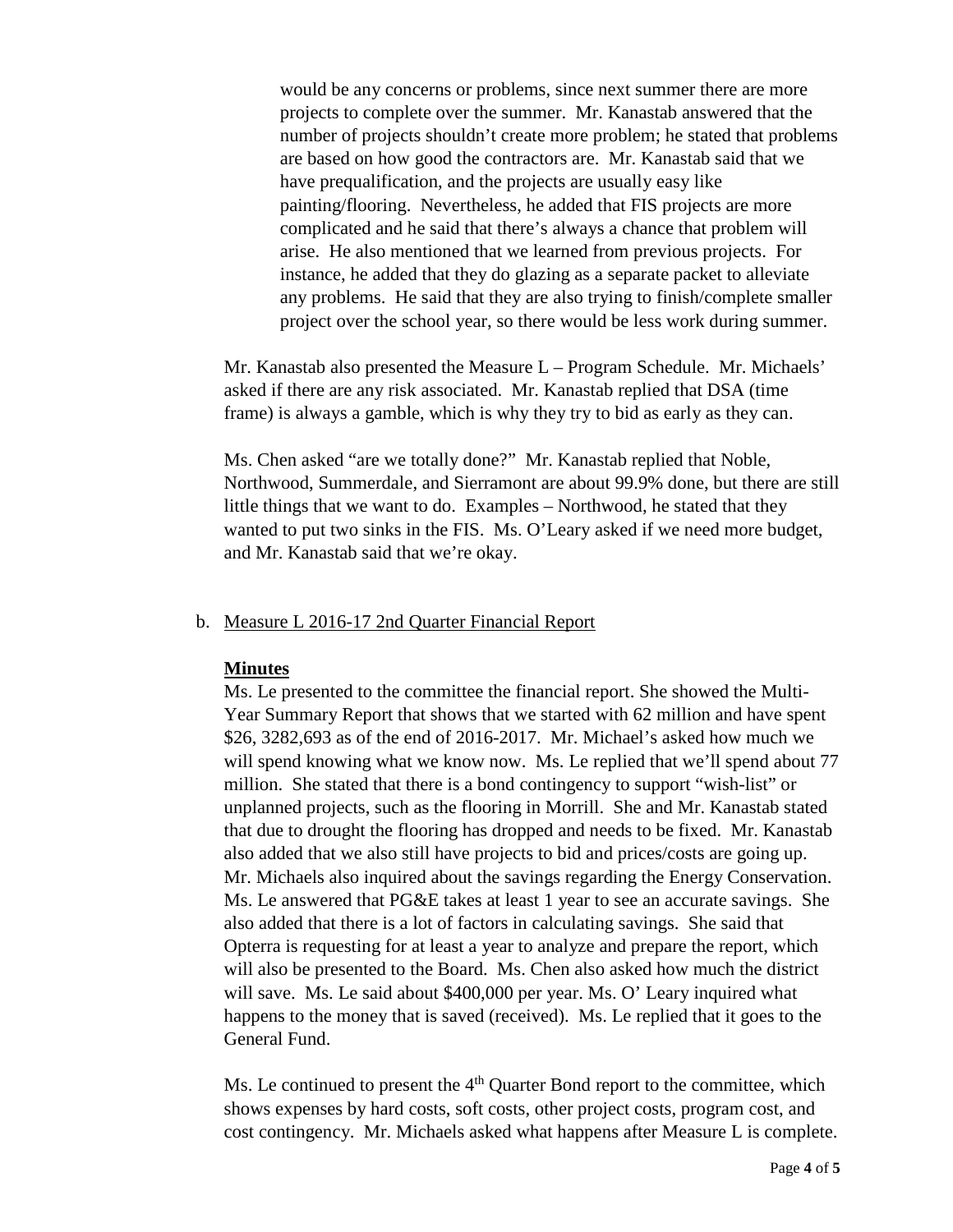Ms. Le responded that the Board might go out for another bond. Nevertheless, she said that there's a lot of rules and regulation regarding acquiring another bond, such as bond capacity.

#### **4. Old Business**

a. Committee membership update

#### **Minutes**

Mr. Michaels presented to the committee the current vacancies, and ask for help in inviting friends, neighbors, and colleagues to join. He stated that we need 3 out 5 members of the committee for a quorum. Mr. Michaels also mentioned that next June, majority of the committee's term will expire, and asked Ms. Le if it's possible to get a waiver to just extend the term for another six months rather than trying to get new members. Ms. Le said that she needs to check with the Bond Council to ensure that this would be legal.

Ms. Chen also asked if there is any other state funding. Ms. Le replied that we currently are contracted with a consultant to see if we will be eligible for Prop 51 funds. She said that we submitted a list of projects that we have completed and are planning to be done to determine what project are eligible. but there is no guarantee that we'll received the funding.

#### **5. New Business**

a. Committee Chair election/appointment for 2017/2018

#### **Minutes**

Mr. Michaels also asked the committee if they want any changes and open the floor for a new chair. Both Ms. Chen and Ms. O'Leary suggested that Mr. Michaels should continue to be the chair for the committee.

b. Future committee meeting dates

#### **Minutes**

Mr. Michaels presented to the committee the future dates for the meetings. Mr. Kanastab and Ms. Le agreed that these meetings should be done after the regular scheduled board meetings.

#### **6. Adjournment**

#### **Minutes**

Motion to adjourn by Mr. Michaels at 7:35pm, 2<sup>nd</sup> by Ms. O'Leary.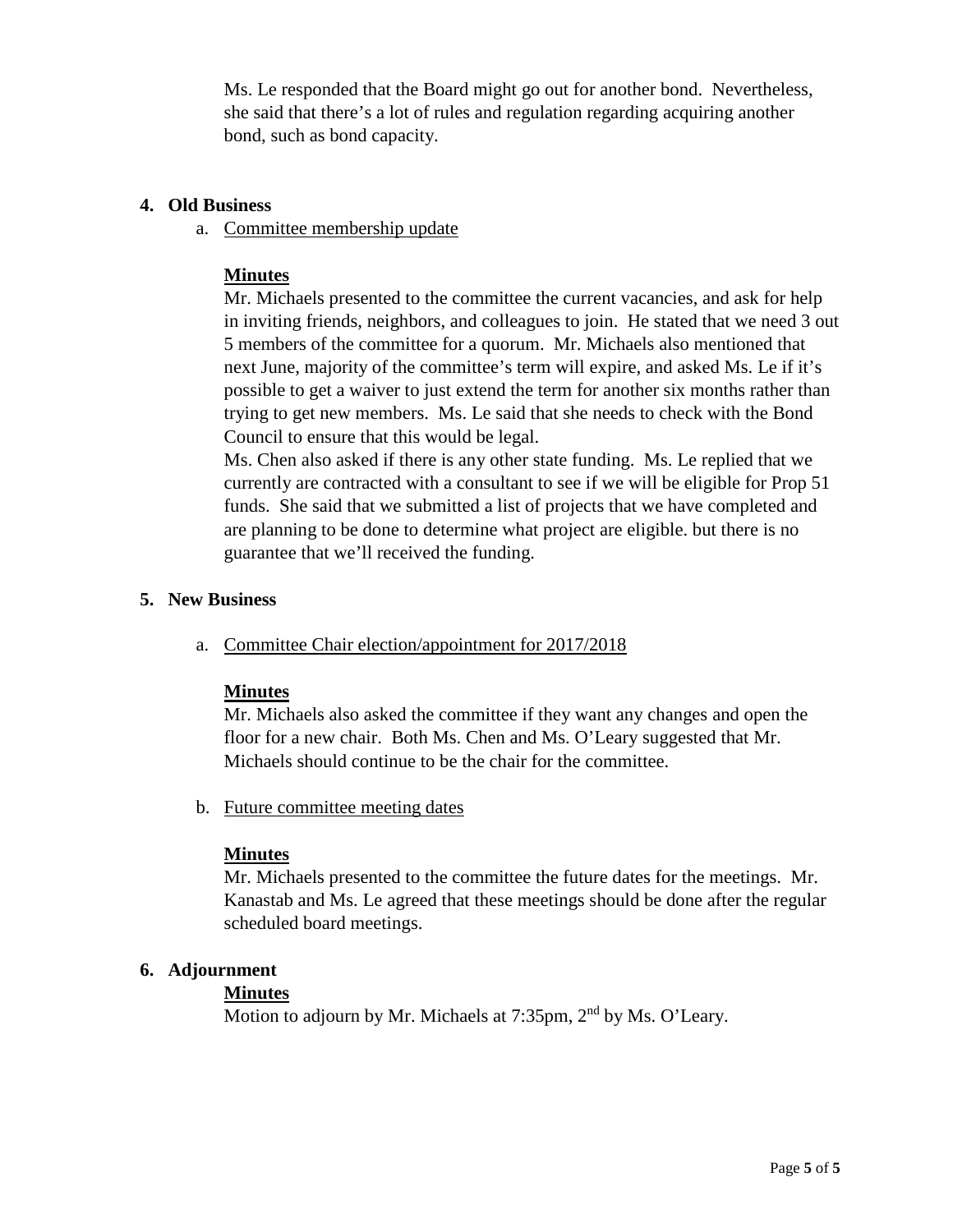Please add tab: PROJECT UPDATE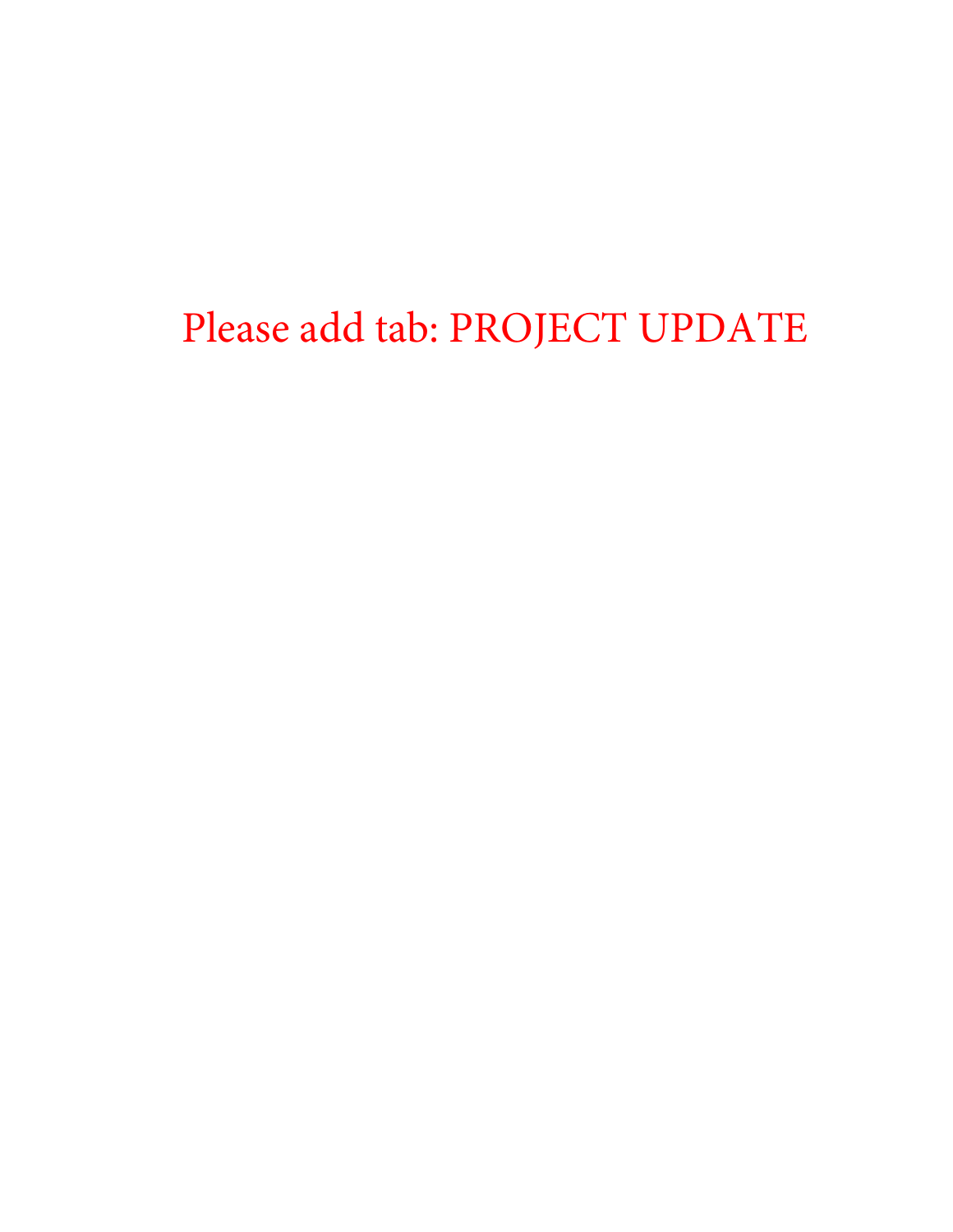

Piedmont

# Citizens Bond Oversight Committee

December 7, 2017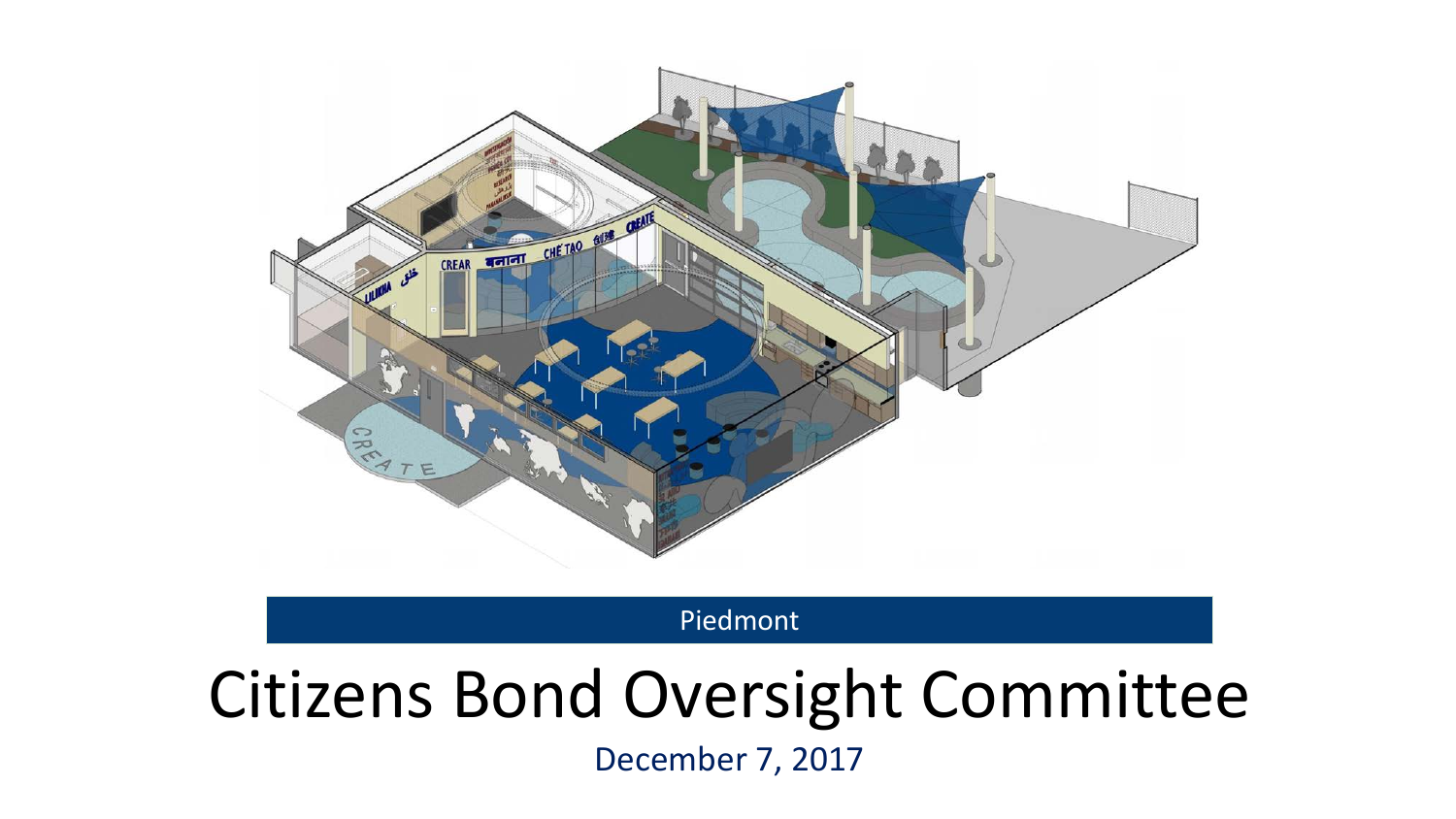### Measure L – Overview

- Phase 2 Project Update
- Phase 3 Project Update
- Phase 4 Project Update
- Program Schedule Review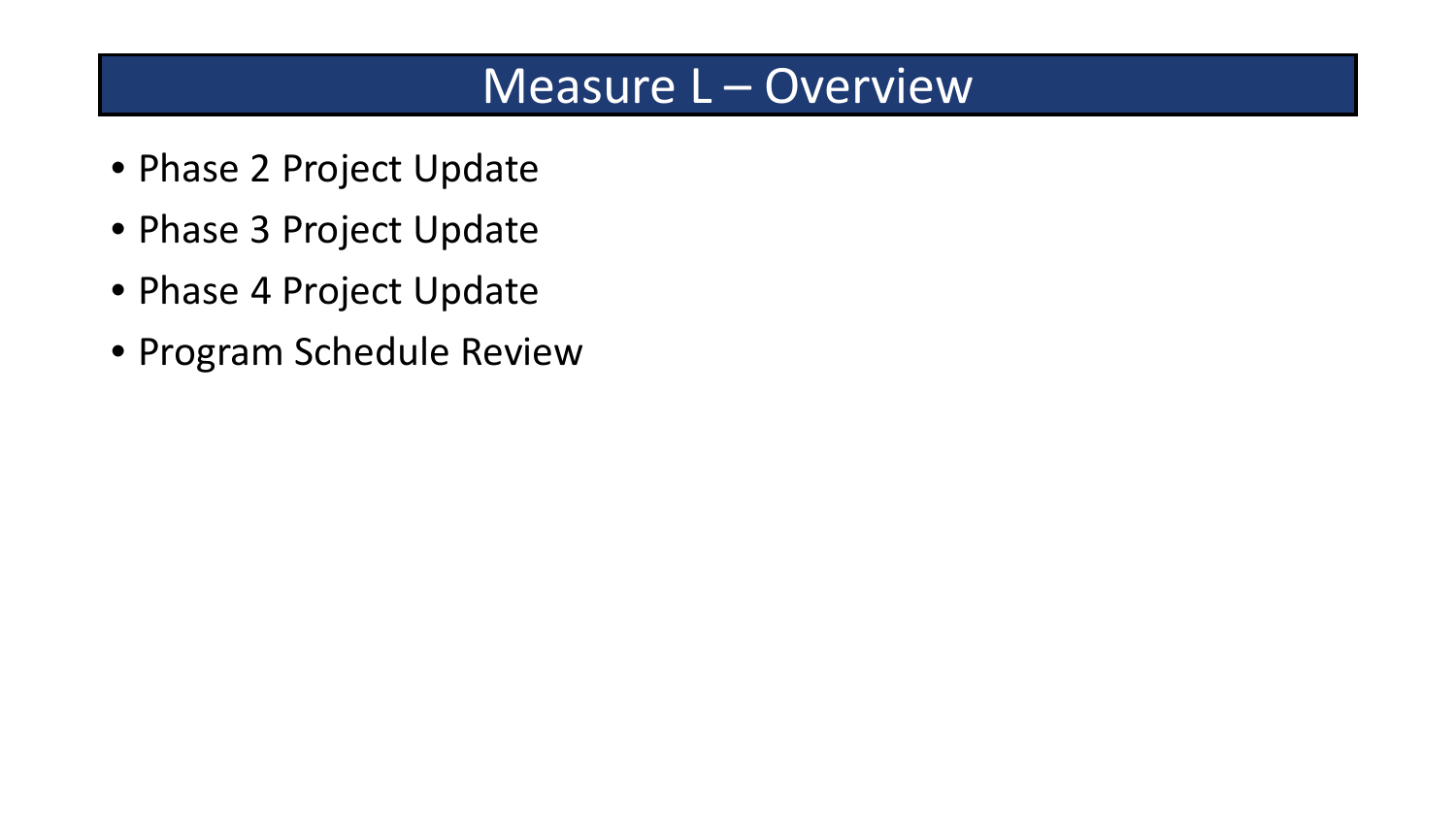- Vinci Park Elementary School FIS
	- Started construction the week of November 27, 2017
	- Completion March 2018
	- Exterior Canopy
		- Submitted to CGS (California Geological Survey) November 2017
		- DSA December 2017
		- Purchase/install January/February 2018

### • Central Kitchen

- The Punch list is completed. The paving of the parking lot (seal coat & stripping) will be completed over the holiday break.
- Pavement Rehabilitation Piedmont Middle School
	- Submitted to the City of San Jose for review
	- Submitted to DSA on December 6, 2017
	- Bid early February 2018
	- Construction starts June 2018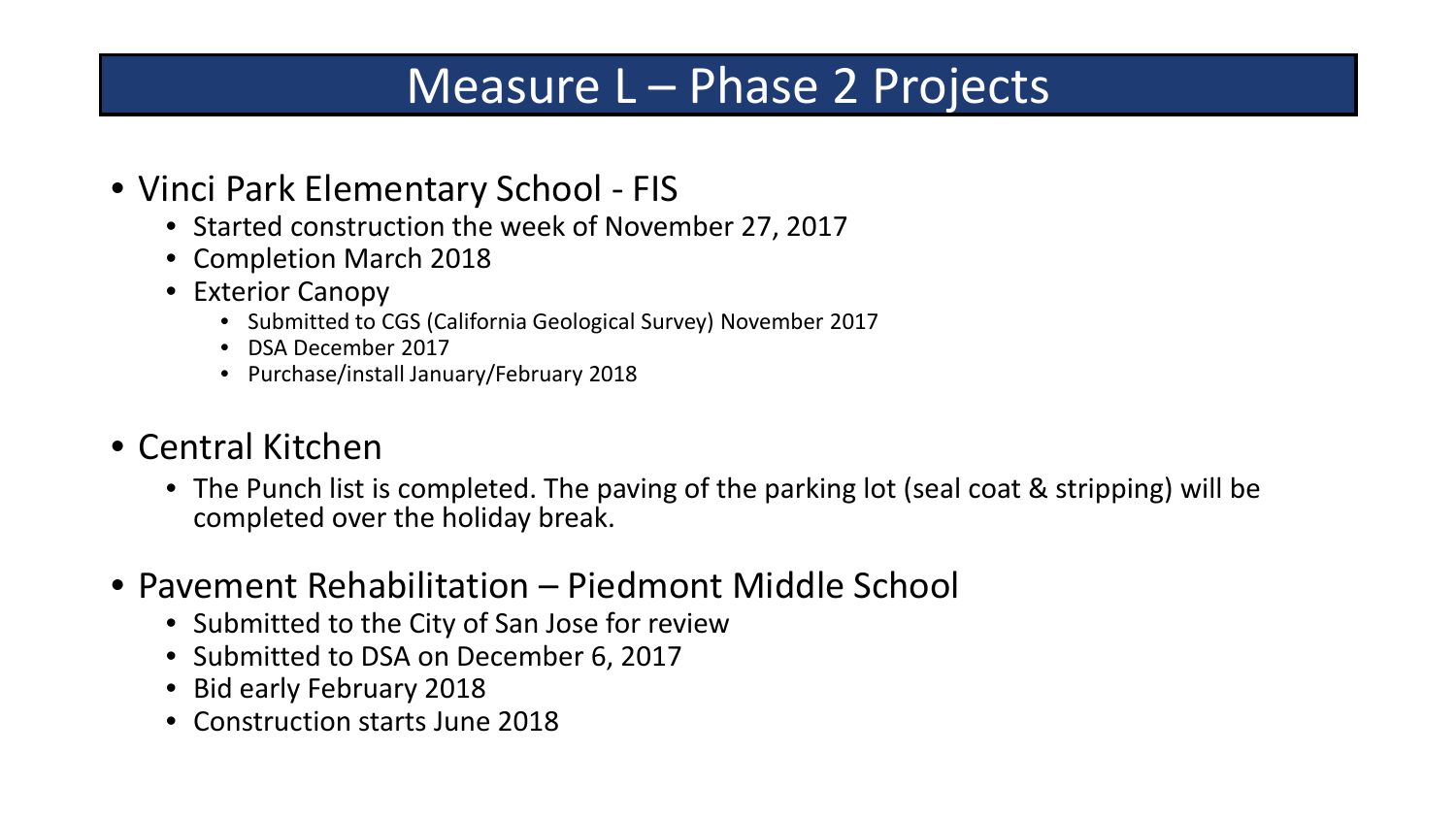• Laneview FIS Project – Project is on schedule

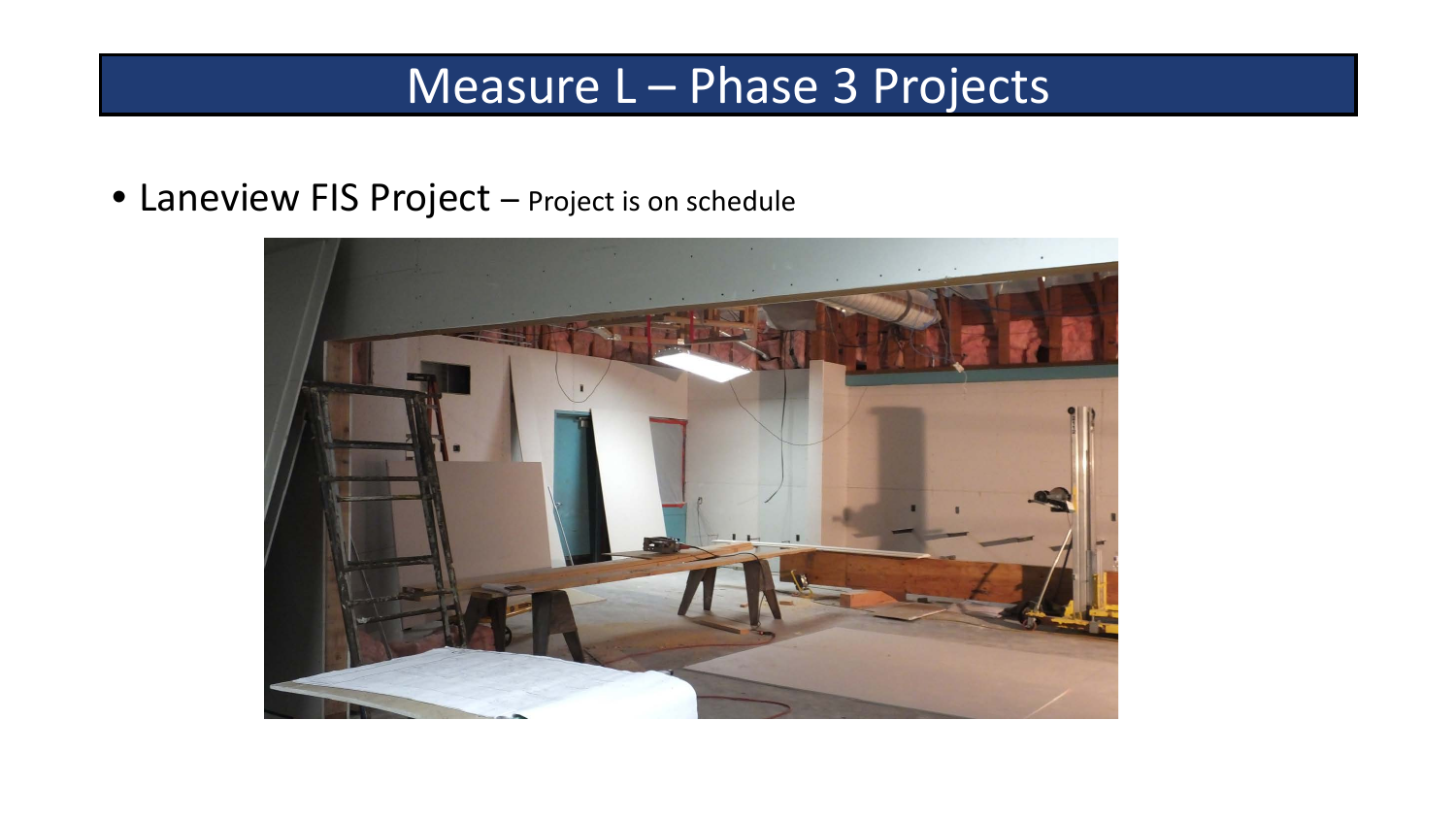

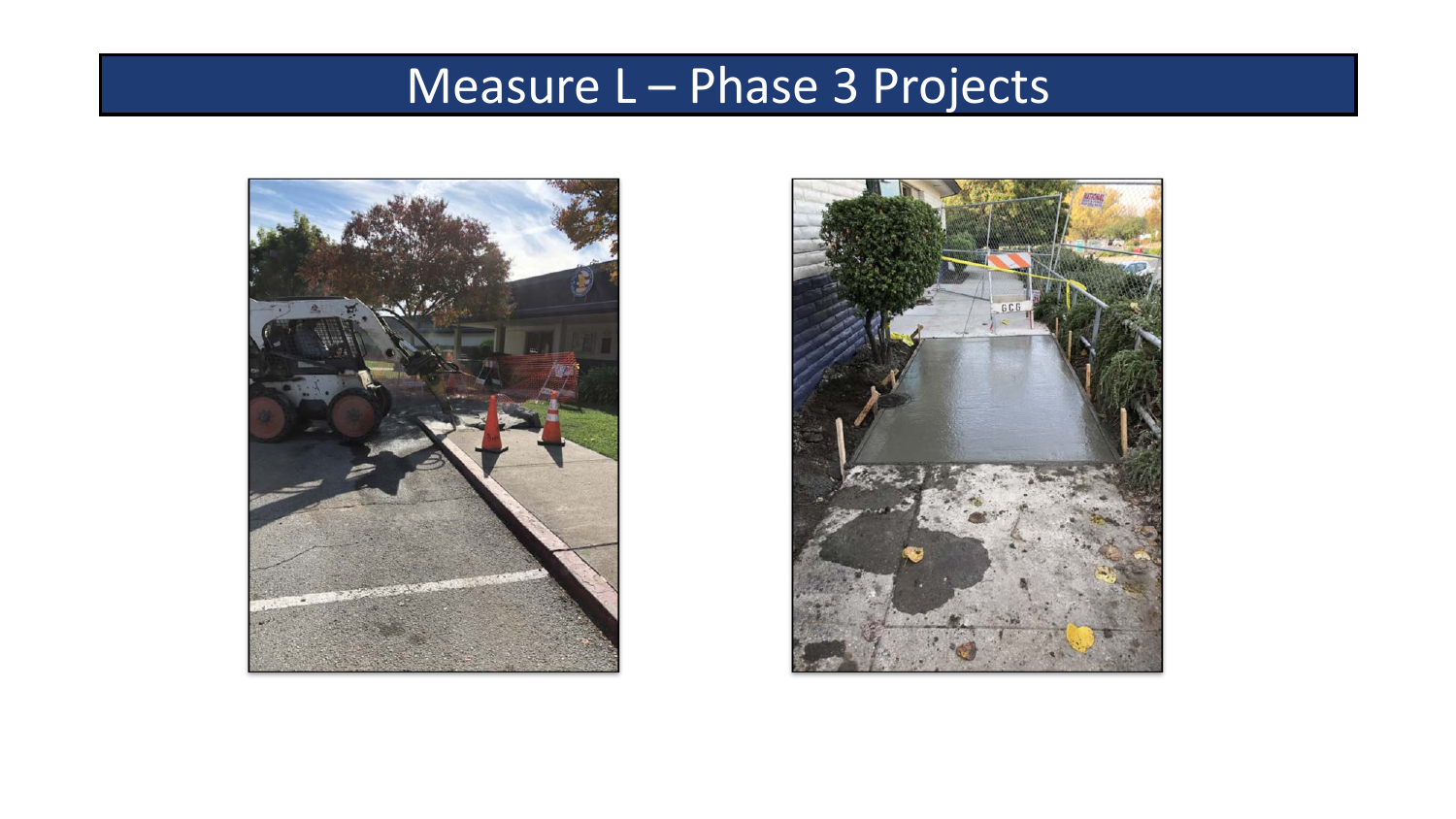• Majestic Way FIS Project - Project is on schedule



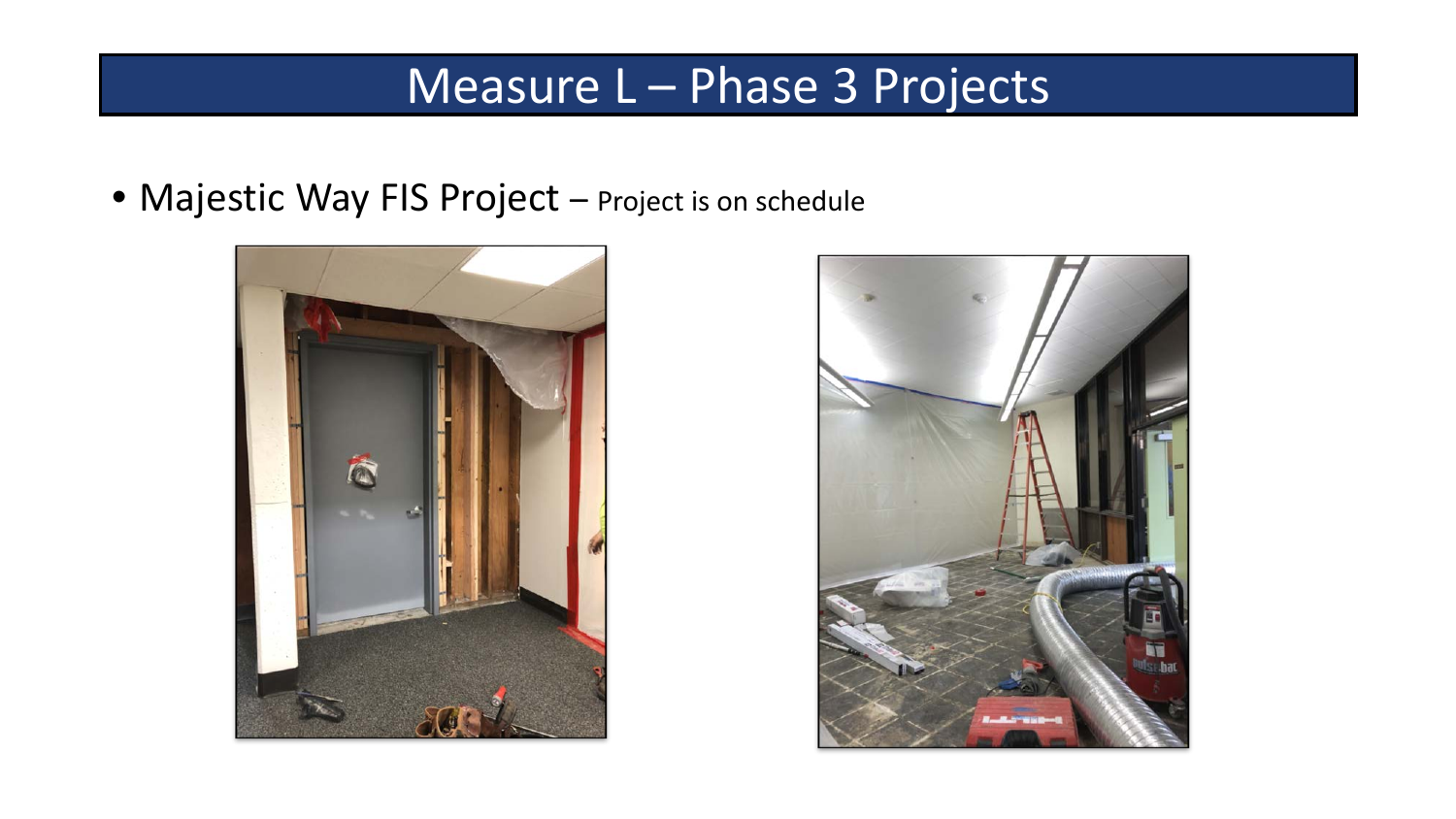- FIS Furniture Vinci Park
	- Reviewing submittal with site
	- Order by December 2017
	- Furniture delivery March 2018
- FIS Furniture Laneview & Majestic Way
	- Quote finalized
	- Order furniture week of December 2017
	- Furniture delivery mid February 2018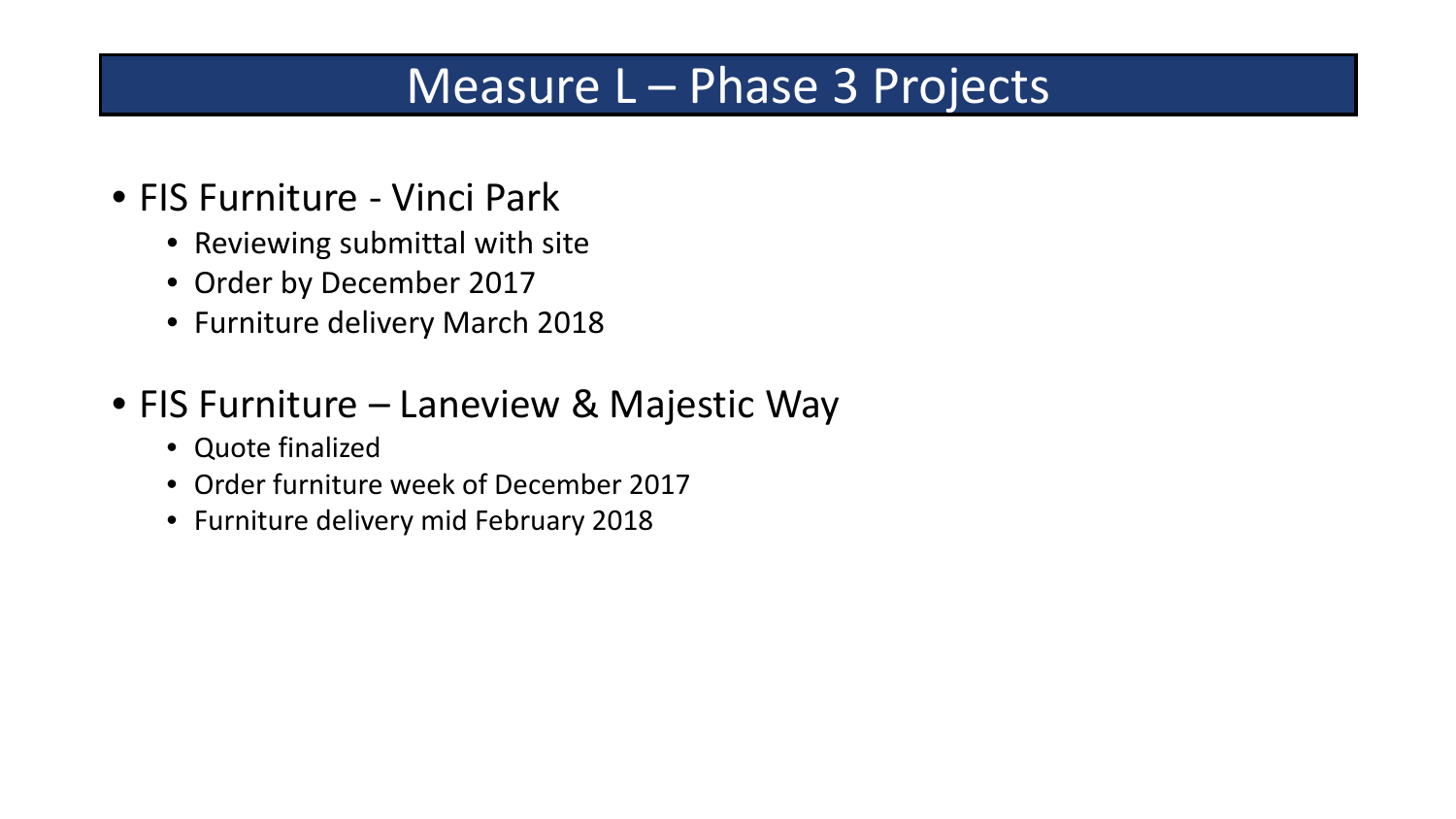- Modernization Projects
	- Ruskin Elementary School FIS
		- Submitted to DSA November 27, 2017
	- Piedmont Middle School FIS
		- Submitted to DSA November 13, 2017
	- Brooktree Elementary School
		- Submitted to DSA November 27, 2017
	- Cherrywood Elementary School
		- Submit to DSA December 12, 2017
	- Toyon Elementary School
		- Meet with DSA to review structural upgrades in December
		- Submit to DSA TBD
	- Morrill Middle School
		- Submit to DSA December 8, 2017
	- AV @ MPR Elementary Schools
		- Installation of AV equipment by the end of November 2017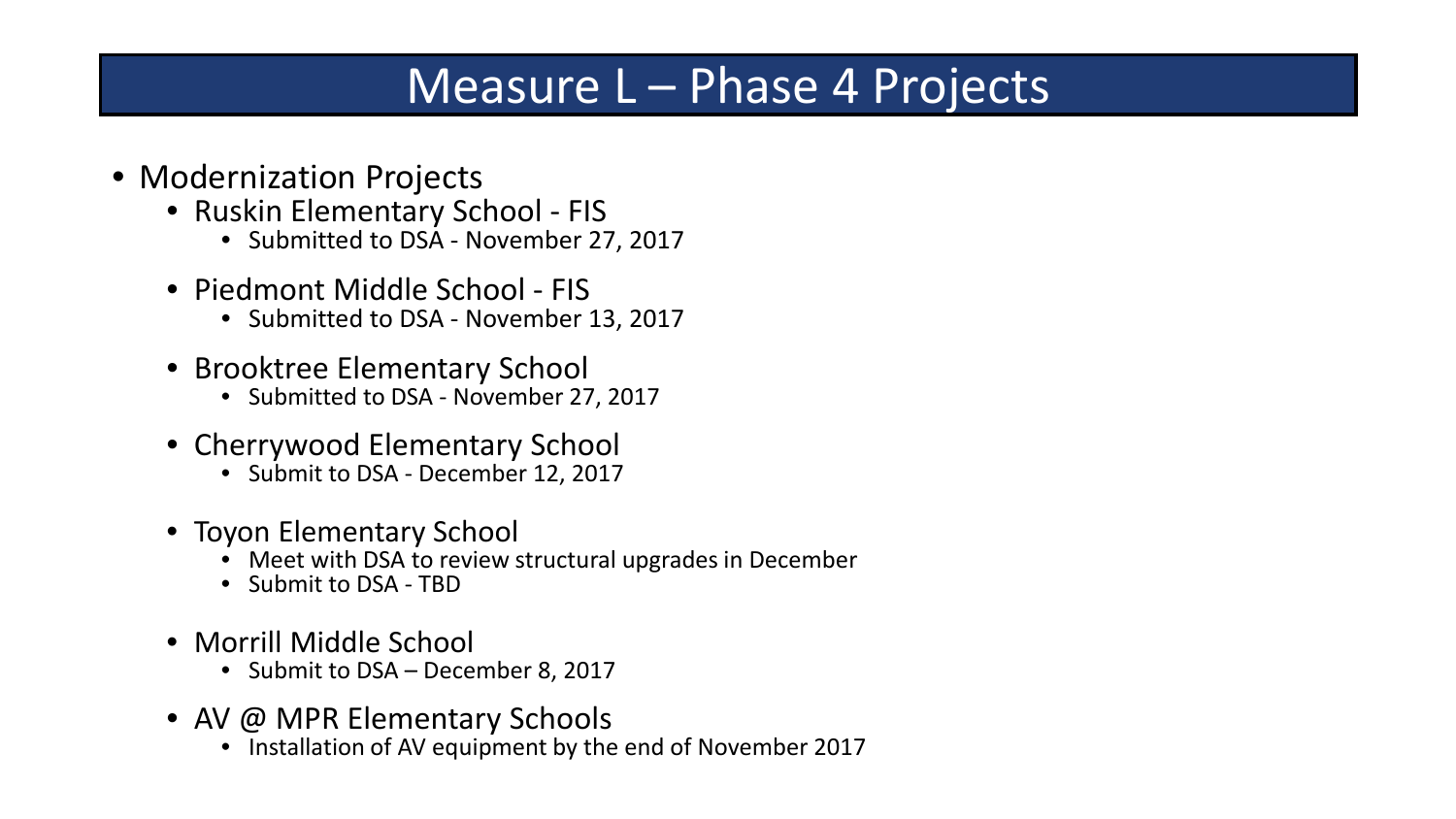## Measure L – Program Schedule

| 2017/2018 Construction & Furniture Projects |                                  |                                                                                  |                                                                  |                                              |                                           |                                                              |                           |                                           |                                                           |                                                                                                    |                                  |                                  |
|---------------------------------------------|----------------------------------|----------------------------------------------------------------------------------|------------------------------------------------------------------|----------------------------------------------|-------------------------------------------|--------------------------------------------------------------|---------------------------|-------------------------------------------|-----------------------------------------------------------|----------------------------------------------------------------------------------------------------|----------------------------------|----------------------------------|
|                                             |                                  | <b>Construction Legend</b><br>Design<br><b>DSA Review</b><br><b>Bid</b><br>Award | Preconstruction<br>Construction<br>Start of School<br>Punch List |                                              |                                           | Furniture Order Finalized<br>Quote Pricing<br>PO Generated   |                           | Furniture Legend<br>Lead Time             | <b>Furniture Ordered</b><br>Furniture Received and Placed |                                                                                                    |                                  |                                  |
| <b>Construction Projects</b>                | 2017                             | 2018                                                                             |                                                                  |                                              |                                           |                                                              |                           |                                           |                                                           |                                                                                                    |                                  |                                  |
|                                             | December                         | January                                                                          | February                                                         | March                                        | April                                     | May                                                          | June                      | July                                      | August                                                    | September<br>October                                                                               | November                         | December                         |
|                                             | Week<br>$1 \quad 2 \quad 3$<br>4 | Week<br>$1 \mid 2 \mid 3 \mid 4 \mid 5$                                          | Week<br>$2 \mid 3$<br>$\overline{4}$                             | Week<br>$5\overline{)}$<br>$2 \mid 3 \mid 4$ | Week<br>$2 \mid 3 \mid$<br>$\overline{4}$ | Week<br>$2 \mid 3 \mid 4$<br>$5\overline{)}$<br>$\mathbf{1}$ | Week<br>$2 \mid 3 \mid 4$ | Week<br>$3 \mid 4 \mid$<br>2 <sup>1</sup> | Week<br>$2 \mid 3$<br>$\overline{4}$                      | Week<br>Week<br>$\mathbf{3}$<br>$2 \mid 3 \mid$<br>$2^{\circ}$<br>$\overline{4}$<br>$\overline{4}$ | Week<br>$2 \mid 3 \mid 4 \mid 5$ | Week<br>$2 \mid 3 \mid 4 \mid 5$ |
| Vinci Park FIS                              |                                  |                                                                                  |                                                                  |                                              |                                           |                                                              |                           |                                           |                                                           |                                                                                                    |                                  |                                  |
| Laneview - FIS                              |                                  |                                                                                  |                                                                  |                                              |                                           |                                                              |                           |                                           |                                                           |                                                                                                    |                                  |                                  |
| Majestic Way - FIS                          |                                  |                                                                                  |                                                                  |                                              |                                           |                                                              |                           |                                           |                                                           |                                                                                                    |                                  |                                  |
| Brooktree - Modernization                   |                                  |                                                                                  |                                                                  |                                              |                                           |                                                              |                           |                                           |                                                           |                                                                                                    |                                  |                                  |
| Brooktree - FIS                             |                                  |                                                                                  |                                                                  |                                              |                                           |                                                              |                           |                                           |                                                           |                                                                                                    |                                  |                                  |
| Morrill - Modernization                     |                                  |                                                                                  |                                                                  |                                              |                                           |                                                              |                           |                                           |                                                           |                                                                                                    |                                  |                                  |
| Morrill - FIS                               |                                  |                                                                                  |                                                                  |                                              |                                           |                                                              |                           |                                           |                                                           |                                                                                                    |                                  |                                  |
| Cherrywood - Modernization                  |                                  |                                                                                  |                                                                  |                                              |                                           |                                                              |                           |                                           |                                                           |                                                                                                    |                                  |                                  |
| Cherrywood - FIS                            |                                  |                                                                                  |                                                                  |                                              |                                           |                                                              |                           |                                           |                                                           |                                                                                                    |                                  |                                  |
| Toyon - Modernization                       |                                  |                                                                                  |                                                                  |                                              |                                           |                                                              |                           |                                           |                                                           |                                                                                                    |                                  |                                  |
| Toyon - FIS                                 |                                  |                                                                                  |                                                                  |                                              |                                           |                                                              |                           |                                           |                                                           |                                                                                                    |                                  |                                  |
| Ruskin - FIS                                |                                  |                                                                                  |                                                                  |                                              |                                           |                                                              |                           |                                           |                                                           |                                                                                                    |                                  |                                  |
| Piedmont - FIS                              |                                  |                                                                                  |                                                                  |                                              |                                           |                                                              |                           |                                           |                                                           |                                                                                                    |                                  |                                  |
| Piedmont Drop off                           |                                  |                                                                                  |                                                                  |                                              |                                           |                                                              |                           |                                           |                                                           |                                                                                                    |                                  |                                  |
| <b>Furniture Projects</b>                   |                                  |                                                                                  |                                                                  |                                              |                                           |                                                              |                           |                                           |                                                           |                                                                                                    |                                  |                                  |
| FIS Furniture - Vinci Park                  |                                  |                                                                                  |                                                                  |                                              |                                           |                                                              |                           |                                           |                                                           |                                                                                                    |                                  |                                  |
| FIS Furniture - LV & MW                     |                                  |                                                                                  |                                                                  |                                              |                                           |                                                              |                           |                                           |                                                           |                                                                                                    |                                  |                                  |
| FIS Furniture - Phase 4                     |                                  |                                                                                  |                                                                  |                                              |                                           |                                                              |                           |                                           |                                                           |                                                                                                    |                                  |                                  |
| Furniture                                   |                                  |                                                                                  |                                                                  |                                              |                                           |                                                              |                           |                                           |                                                           |                                                                                                    |                                  |                                  |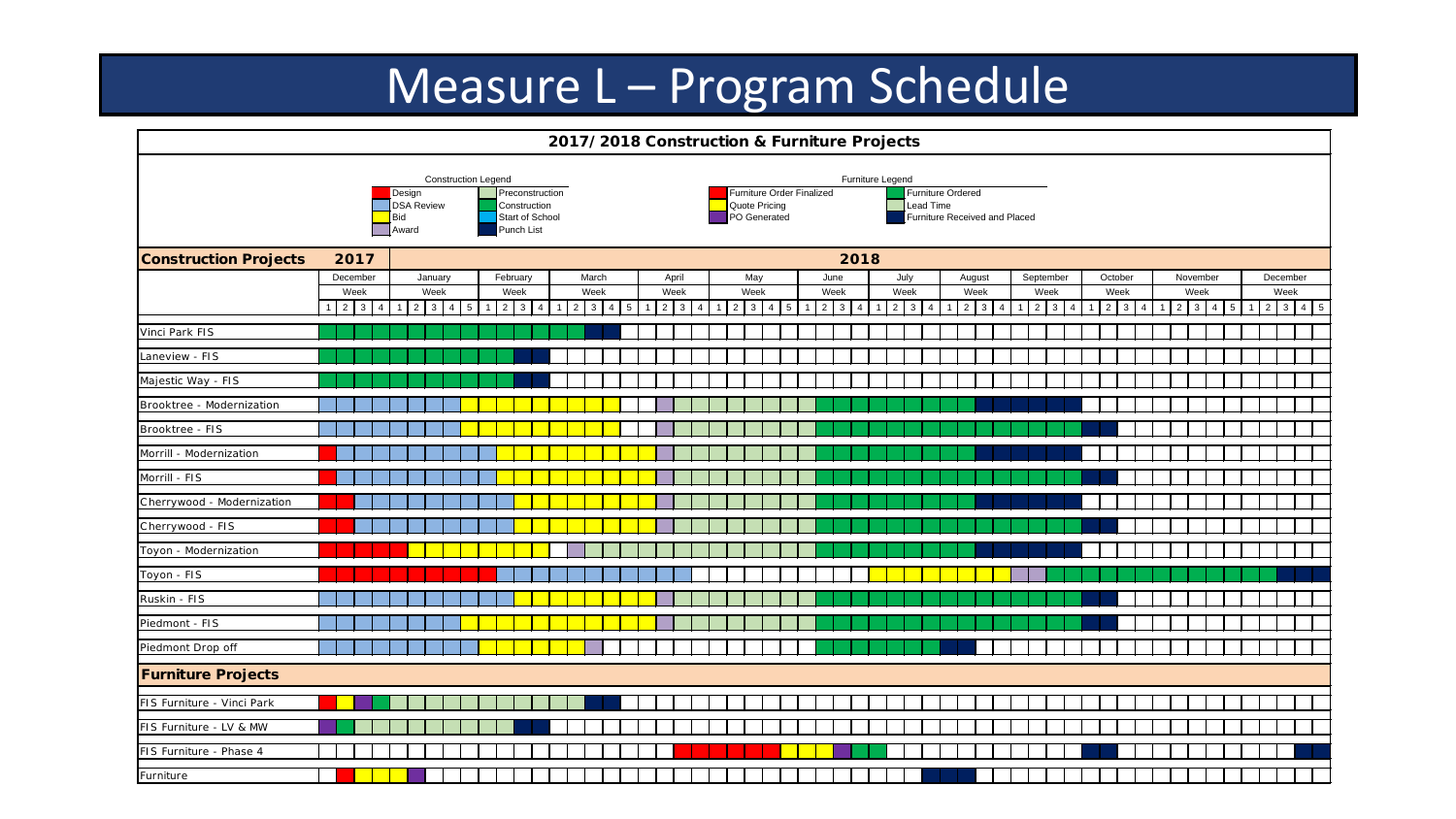

Vinci Park

# Thank You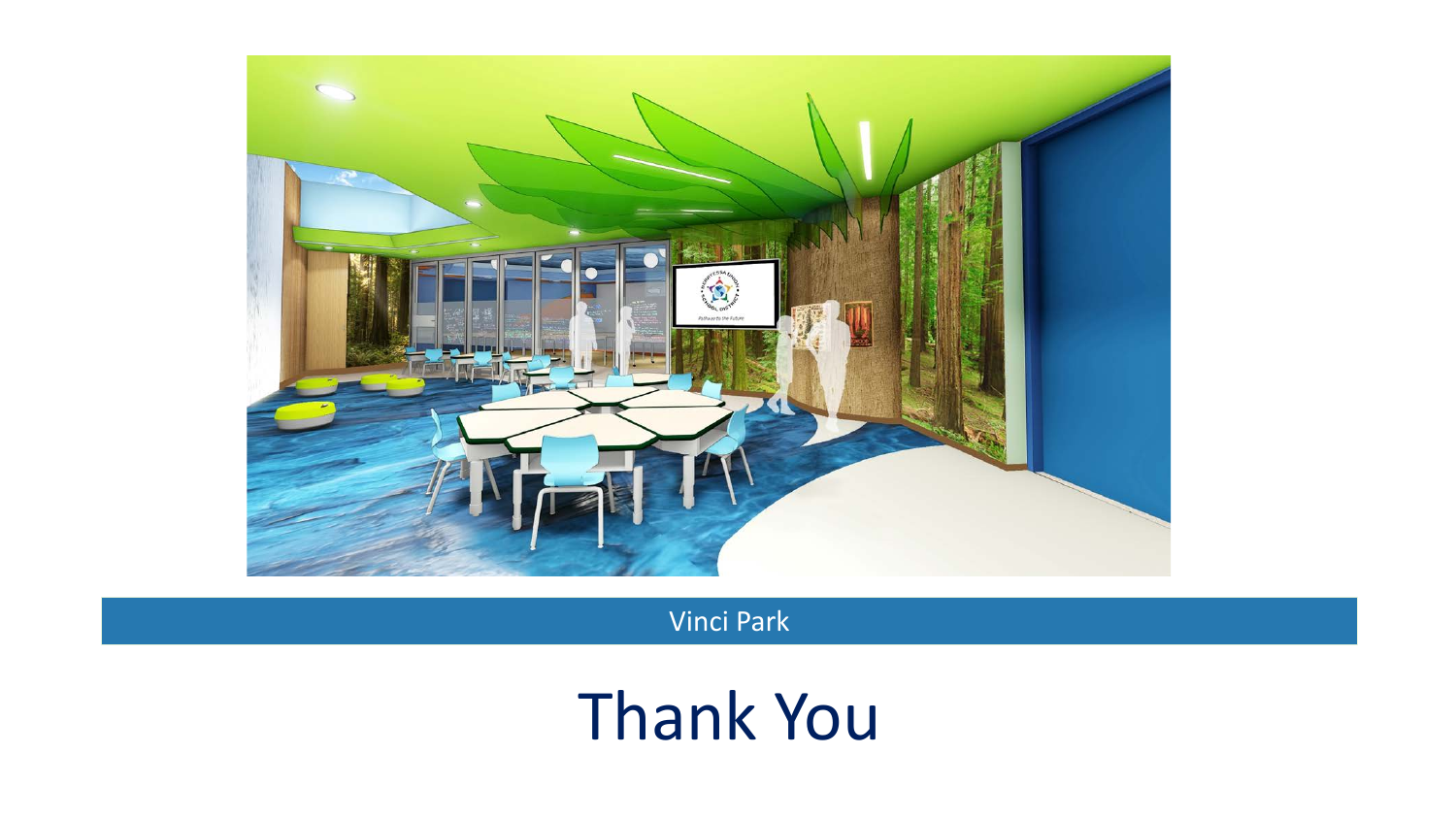Please add tab: BYLAWS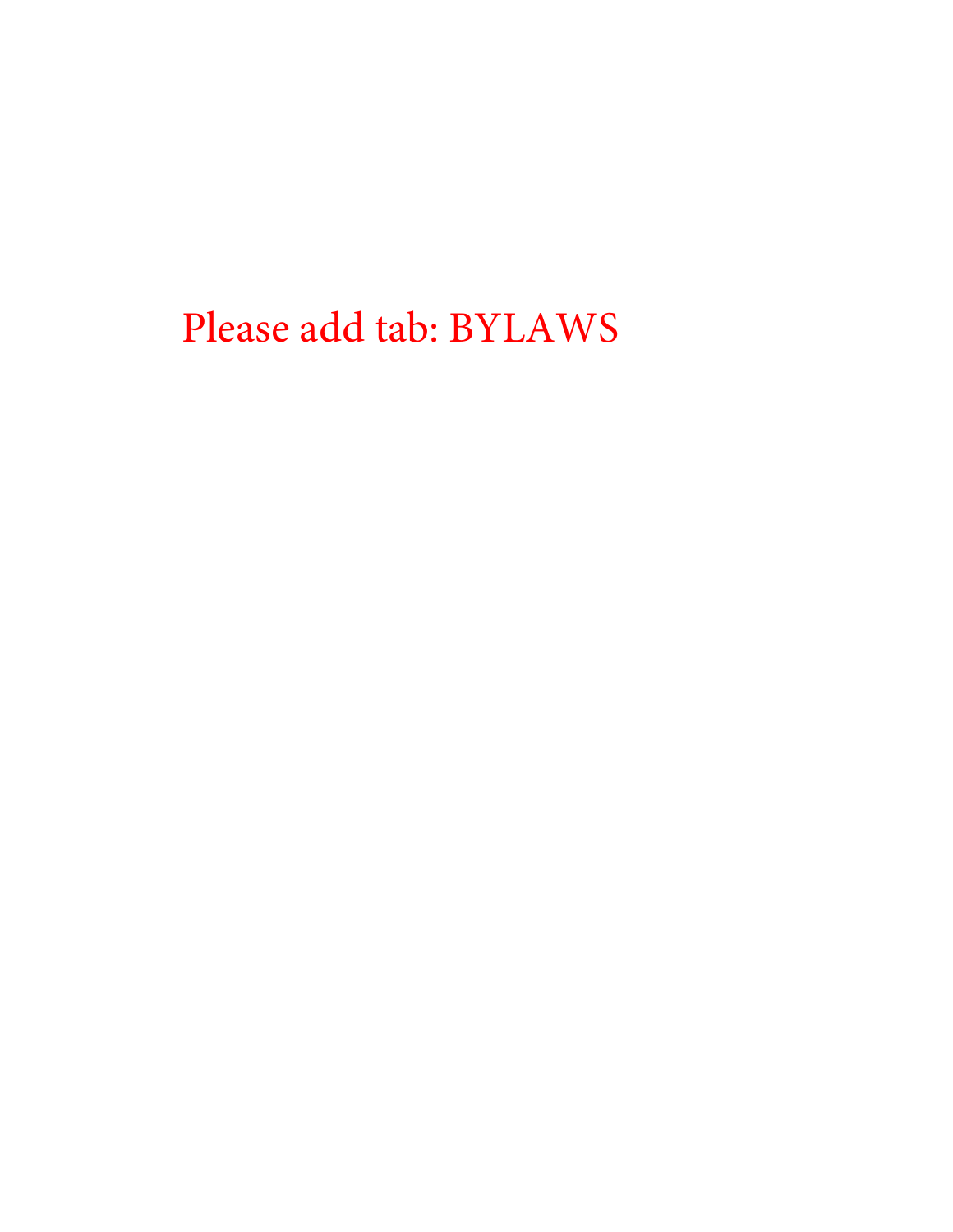#### **BERRYESSA UNION SCHOOL DISTRICT INDEPENDENT CITIZENS' BOND OVERSIGHT COMMITTEE BYLAWS**

**Section 1.** Committee Established. The Berryessa Union School District (the "District") was successful at the election conducted on November 4, 2014 (the "Election") in obtaining authorization from the District's voters to issue up to \$77,000,000 aggregate principal amount of the District's school facilities bond ("Measure L"). The Election was conducted under Proposition 39, being chaptered as the Strict Accountability in Local School Construction Bonds Act of 2000, at Section 15264 *et seq.* of the Education Code of the State ("Prop 39"). Pursuant to Section 15278 of the Education Code, the District is now obligated to establish an Independent Citizens' Bond Oversight Committee in order to satisfy the accountability requirements of Prop 39. The Board of Trustees of the Berryessa Union School District (the "Board") hereby establishes the Independent Citizens' Bond Oversight Committee (the "Committee") which shall have the duties and rights set forth in these Bylaws. The Committee does not have legal capacity independent from the District.

**Section 2. Purposes**. The purposes of the Committee are set forth in Prop 39, and these Bylaws are specifically made subject to the applicable provisions of Prop 39 as to the duties and rights of the Committee. The Committee shall be deemed to be subject to the *Ralph M. Brown Public Meetings Act* of the State of California and shall conduct its meetings in accordance with the provisions thereof. The District shall provide necessary administrative support to the Committee as shall be consistent with the Committee's purposes, as set forth in Prop 39.

The proceeds of general obligation bonds issued pursuant to the Election are hereinafter referred to as "bond proceeds." The Committee shall confine itself specifically to bond proceeds generated under Measure L. Regular and deferred maintenance projects and all monies generated under other sources shall fall outside the scope of the Committee's review.

**Section 3. Duties.** To carry out its stated purposes, the Committee shall perform only the duties set forth in Sections 3.1, 3.2, and 3.3 hereof, and shall refrain from those activities set forth in Sections 3.4 and 3.5.

3.1 Inform the Public. The Committee shall inform the public concerning the District's expenditure of bond proceeds. In fulfilling this duty, all official communications to either the Board or the public shall come from the Chair acting on behalf of the Committee. The Chair shall only release information that reflects the majority view of the Committee.

3.2 Review Expenditures. The Committee shall review expenditure reports produced by the District to ensure that (a) bond proceeds were expended only for the purposes set forth in Measure L; and (b) no bond proceeds were used for teacher or administrative salaries or other operating expenses in compliance with Attorney General Opinion 04-110, issued on November 9, 2004.

3.3 Annual Report. The Committee shall present to the Board, in public session, an annual written report which shall include the following:

(a) A statement indicating whether the District is in compliance with the requirements of Article XIIIA, Section 1(b)(3) of the California Constitution; and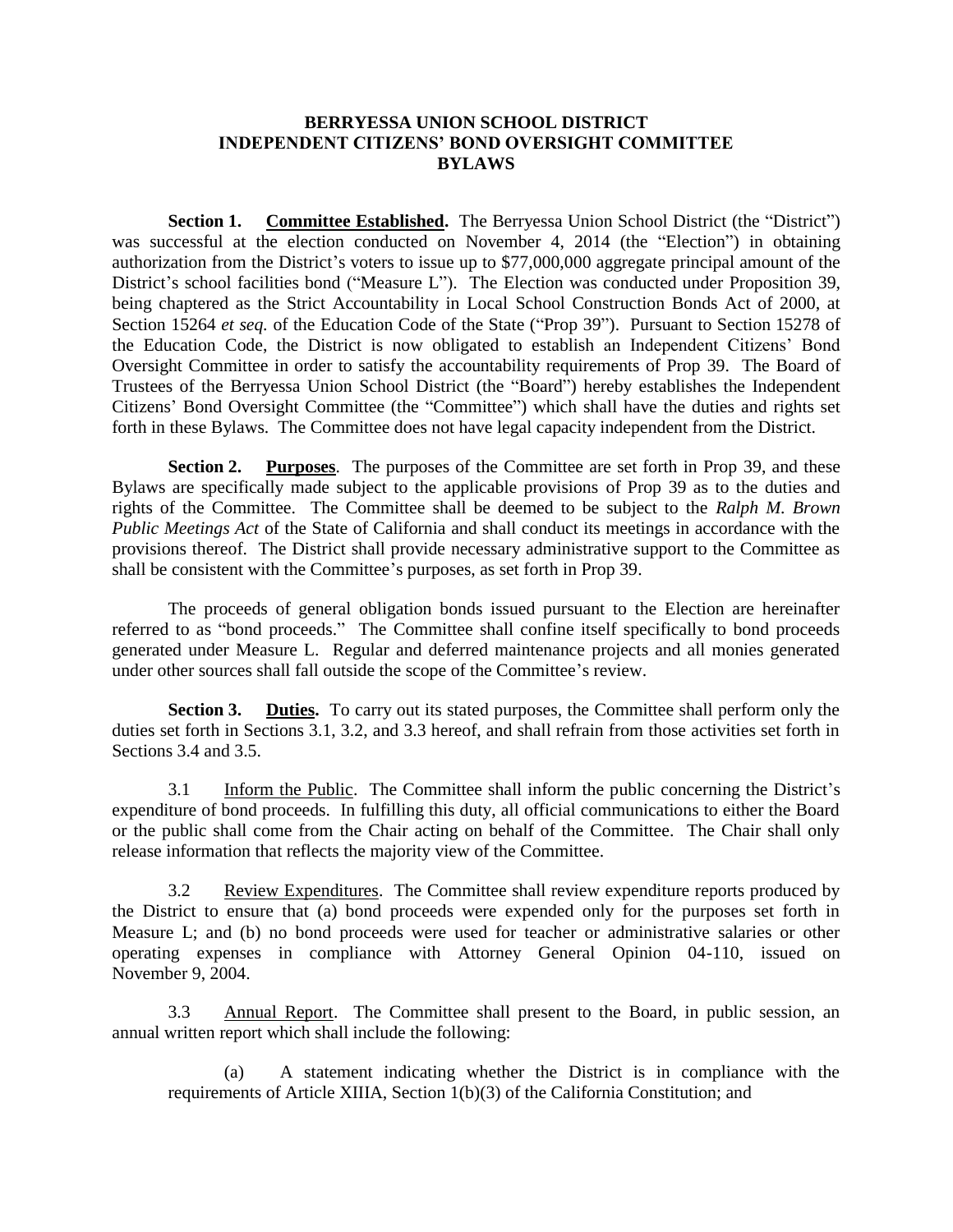(b) A summary of the Committee's proceedings and activities for the preceding year.

3.4 Duties of the Board/Superintendent. Either the Board or the Superintendent, as the Board shall determine, shall have the following powers reserved to it, and the Committee shall have no jurisdiction over the following types of activities:

- (i) Review and approval of contracts,
- (ii) Review and approval of change orders,
- (iii) Expenditures of bond funds,
- (iv) Handling of all legal matters,
- (v) Approval of project plans and schedules,
- (vi) Approval of all deferred maintenance plans, and
- (vii) Approval of the sale of bonds.

3.5 Measure L Projects Only. In recognition of the fact that the Committee is charged with reviewing the expenditure of bond proceeds, the Board has not charged the Committee with responsibility for:

(a) Projects financed through the State of California, developer fees, redevelopment tax increment, certificates of participation, lease/revenue bonds, the general fund or the sale of surplus property without bond proceeds shall be outside the authority of the Committee.

(b) The establishment of priorities and order of construction for the bond projects, which shall be made by the Board in its sole discretion.

(c) The selection of architects, engineers, soils engineers, construction managers, project managers, CEQA consultants and such other professional service firms as are required to complete the project based on District criteria established by the Board in its sole discretion.

(d) The approval of the design for each project including exterior materials, paint color, interior finishes, site plan and construction methods (modular vs. permanent) which shall be determined by the Board in its sole discretion.

(e) The selection of independent audit firm(s), performance audit consultants and such other consultants as are necessary to support the activities of the Committee.

(f) The approval of an annual budget for the Committee that is sufficient to carry out the activities set forth in Prop 39 and included herein.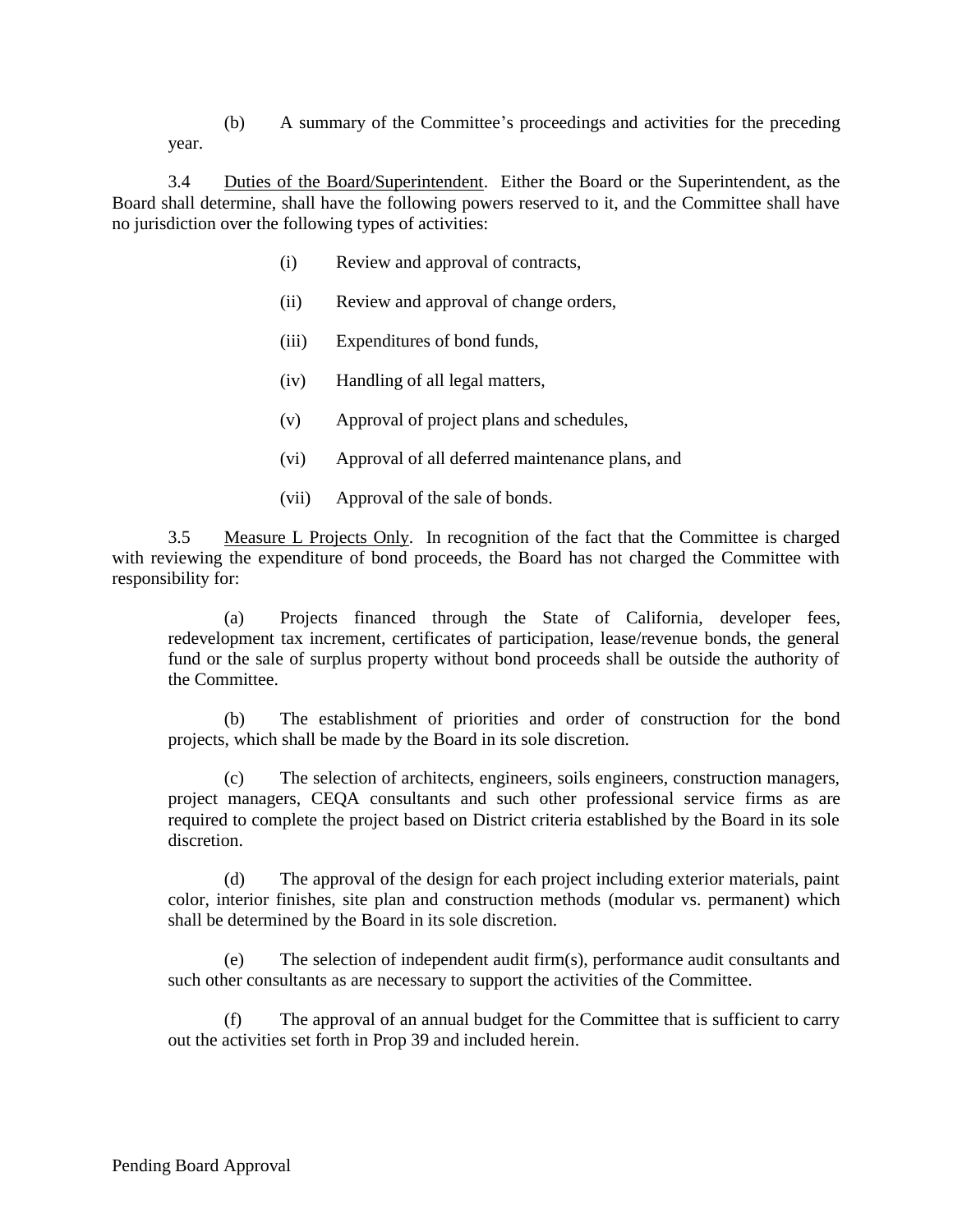(g) The appointment or reappointment of qualified applicants to serve on the Committee, subject to legal limitations, and based on criteria adopted in the Board's sole discretion as part of carrying out its function under Prop 39.

#### **Section 4. Authorized Activities.**

4.1 In order to perform the duties set forth in Section 3.0, the Committee may engage in the following authorized activities:

(a) Receive copies of the District's annual, independent performance audit and annual, independent financial audit required by Prop 39 (Article XIIIA of the California Constitution) (together, the "Audits") at the same time said Audits are submitted to the District, and review the Audits.

(b) Inspect District facilities and grounds for which bond proceeds have been or will be expended, in accordance with any access procedure established by the District's Superintendent.

(c) Review copies of deferred maintenance plans developed by the District.

(d) Review efforts by the District to maximize bond proceeds by implementing various cost-saving measures.

(e) Receive from the Board, within three months of the District receiving the Audits, responses to any and all findings, recommendations, and concerns addressed in the Audits, and review said responses.

#### **Section 5. Membership.**

5.1 Number.

The Committee shall consist of at least seven (7) members appointed by the Board from a list of candidates submitting written applications, and based on criteria established by Prop 39, to wit:

- One (1) member shall be the parent or guardian of a child enrolled in the District.
- One (1) member shall be both a parent or guardian of a child enrolled in the District and active in a parent-teacher organization, such as the P.T.A. or a school site council.
- One (1) member active in a business organization representing the business community located in the District.
- One (1) member active in a senior citizens' organization.
- One (1) member active in a bona-fide taxpayers association.
- Two (2) members of the community at-large.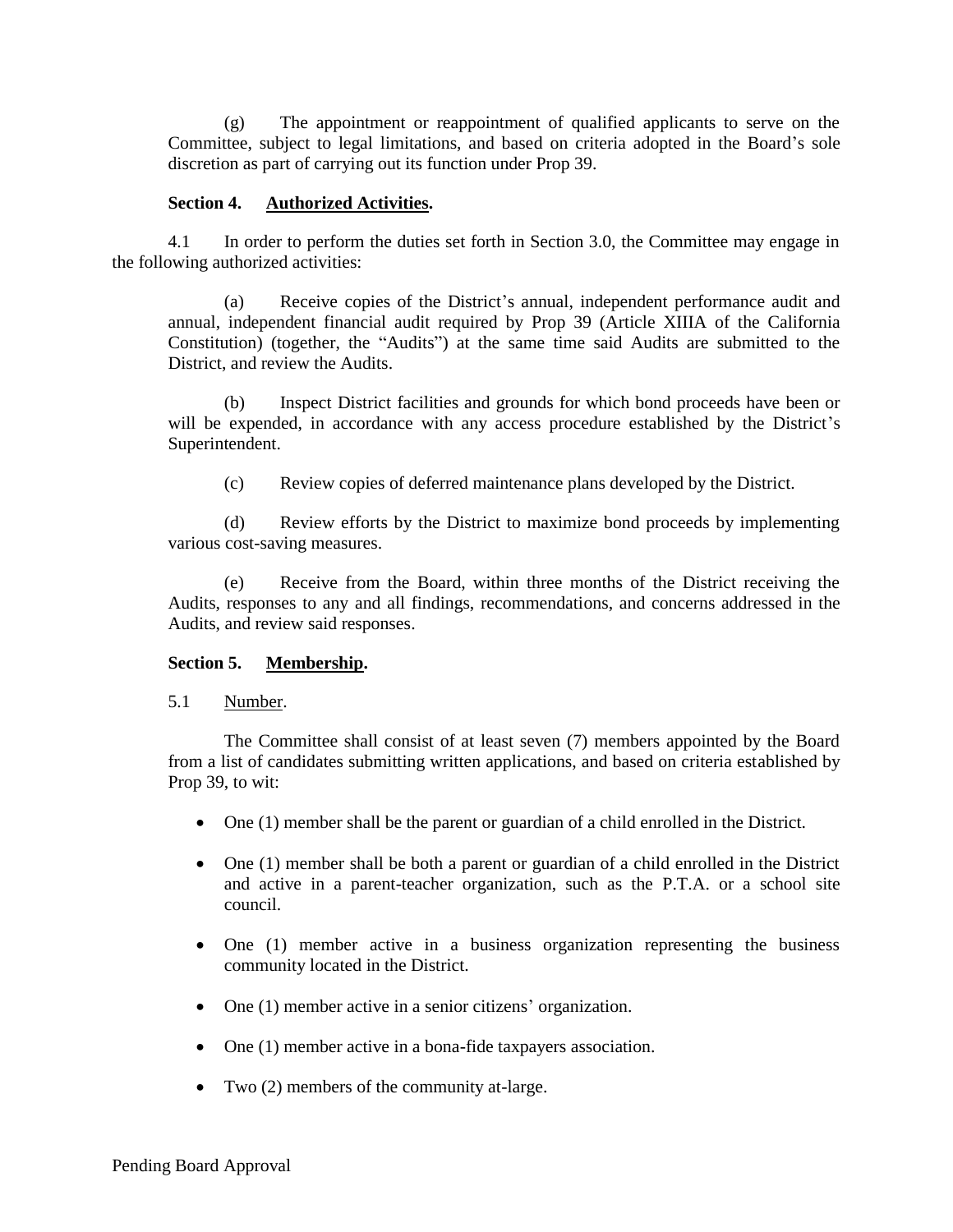#### 5.2 Qualification Standards.

(a) To be a qualified person, he or she must be at least 18 years of age.

(b) The Committee may not include any employee, official of the District or any vendor, contractor or consultant of the District.

#### 5.3 Ethics: Conflicts of Interest.

(a) Members of the Committee are not subject to the Political Reform Act (Gov. Code §§ 81000 *et seq.*), and are not required to complete Form 700; but each member shall comply with the Committee Ethics Policy attached as "Attachment A" to these Bylaws.

(b) Pursuant to Section 35233 of the Education Code, the prohibitions contained in Article 4 (commencing with Section 1090) of Division 4 of Title 1 of the Government Code ("Article 4") and Article 4.7 (commencing with Section 1125) of Division 4 of Title 1 of the Government Code ("Article 4.7") are applicable to members of the Committee. Accordingly:

(i) Members of the Committee shall not be financially interested in any contract made by them in their official capacities or by the Committee, nor shall they be purchasers at any sale or vendors at any purchase made by them in their official capacity, all as prohibited by Article 4; and

(ii) Members of the Committee shall not engage in any employment, activity, or enterprise for compensation which is inconsistent, incompatible, in conflict with, or inimical to duties as a member of the Committee or with the duties, functions, or responsibilities of the Committee or the District. A member of the Committee shall not perform any work, service, or counsel for compensation where any part of his or her efforts will be subject to approval by any other officer, employee, board, or commission of the District's Board of Trustees, except as permitted under Article 4.7.

5.4 Term. Except as otherwise provided herein, each member shall serve a term of two (2) years, commencing as of the date of appointment by the Board. No member may serve more than three (3) consecutive terms. At the Committee's first meeting, members will draw lots or otherwise select a minimum of two members to serve for an initial one (1) year term and the remaining members for an initial two (2) year term. Members whose terms have expired may continue to serve on the Committee until a successor has been appointed. Terms commence on the date or number is appointed to the Committee by the Board of Trustees.

5.5 Appointment. Members of the Committee shall be appointed by the Board through the following process: (a) the District will advertise in the local newspapers, on its website, and in other customary forums, as well as solicit appropriate local groups for applications; (b) the Superintendent will review the applications; and (c) the Superintendent will make recommendations to the Board.

5.6 Removal; Vacancy. The Board may remove any Committee member for any reason, including failure to attend two consecutive Committee meetings without reasonable excuse or for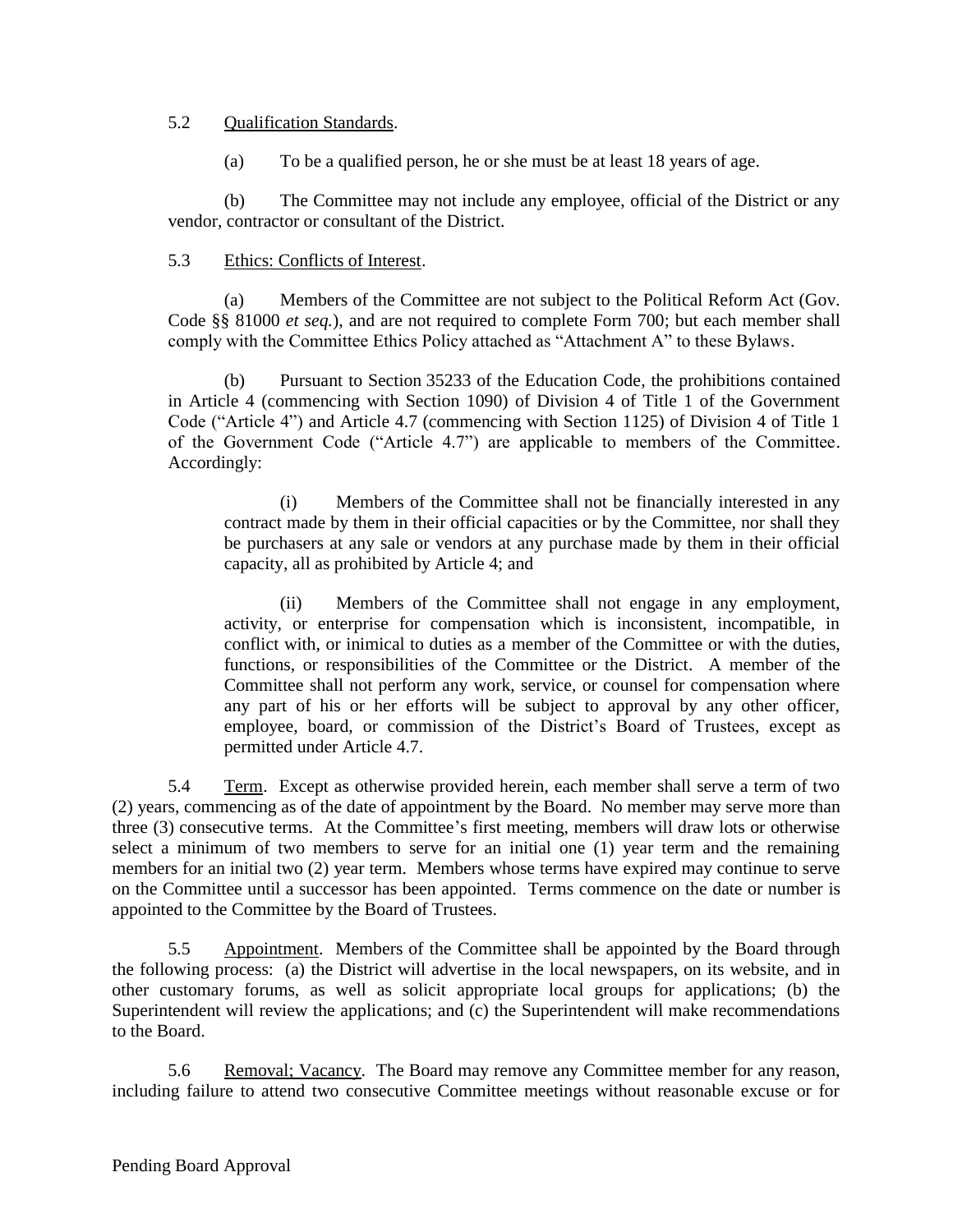failure to comply with the Committee Ethics Policy. Upon a member's removal, his or her seat shall be declared vacant. The Board, in accordance with the established appointment process shall fill any vacancies on the Committee. The Board shall seek to fill vacancies within 90 days of the date of occurrence of a vacancy.

5.7 Compensation. The Committee members shall not be compensated for their services.

5.8 Authority of Members. (a) Committee members shall not have the authority to direct staff of the District; (b) individual members of the Committee retain the right to address the Board, either on behalf of the Committee or as an individual; (c) the Committee shall not establish subcommittees for any purpose; and (d) the Committee shall have the right to request and receive copies of any public records relating to Measure L funded projects.

#### **Section 6. Meetings of the Committee.**

6.1 Regular Meetings. The Committee shall meet at least once a year, but shall not meet more frequently than quarterly.

6.2 Location. All meetings shall be held within the boundaries of the Berryessa Union School District, located in Santa Clara County, California.

6.3 Procedures. All meetings shall be open to the public in accordance with the *Ralph M. Brown Act*, Government Code Section 54950 *et seq.* Meetings shall be conducted according to such additional procedural rules as the Committee may adopt. A majority of the number of Committee members shall constitute a quorum for the transaction of any business of the Committee.

#### **Section 7. District Support.**

7.1 The District shall provide to the Committee necessary technical and administrative assistance as follows:

(a) preparation of and posting of public notices as required by the *Brown Act*, ensuring that all notices to the public are provided in the same manner as notices regarding meetings of the District Board;

(b) provision of a meeting room, including any necessary audio/visual equipment;

(c) preparation, translation and copies of any documentary meeting materials, such as agendas and reports; and

(d) retention of all Committee records, and providing public access to such records on an Internet website maintained by the District.

7.2 District staff and/or District consultants shall attend Committee proceedings in order to report on the status of projects and the expenditure of bond proceeds.